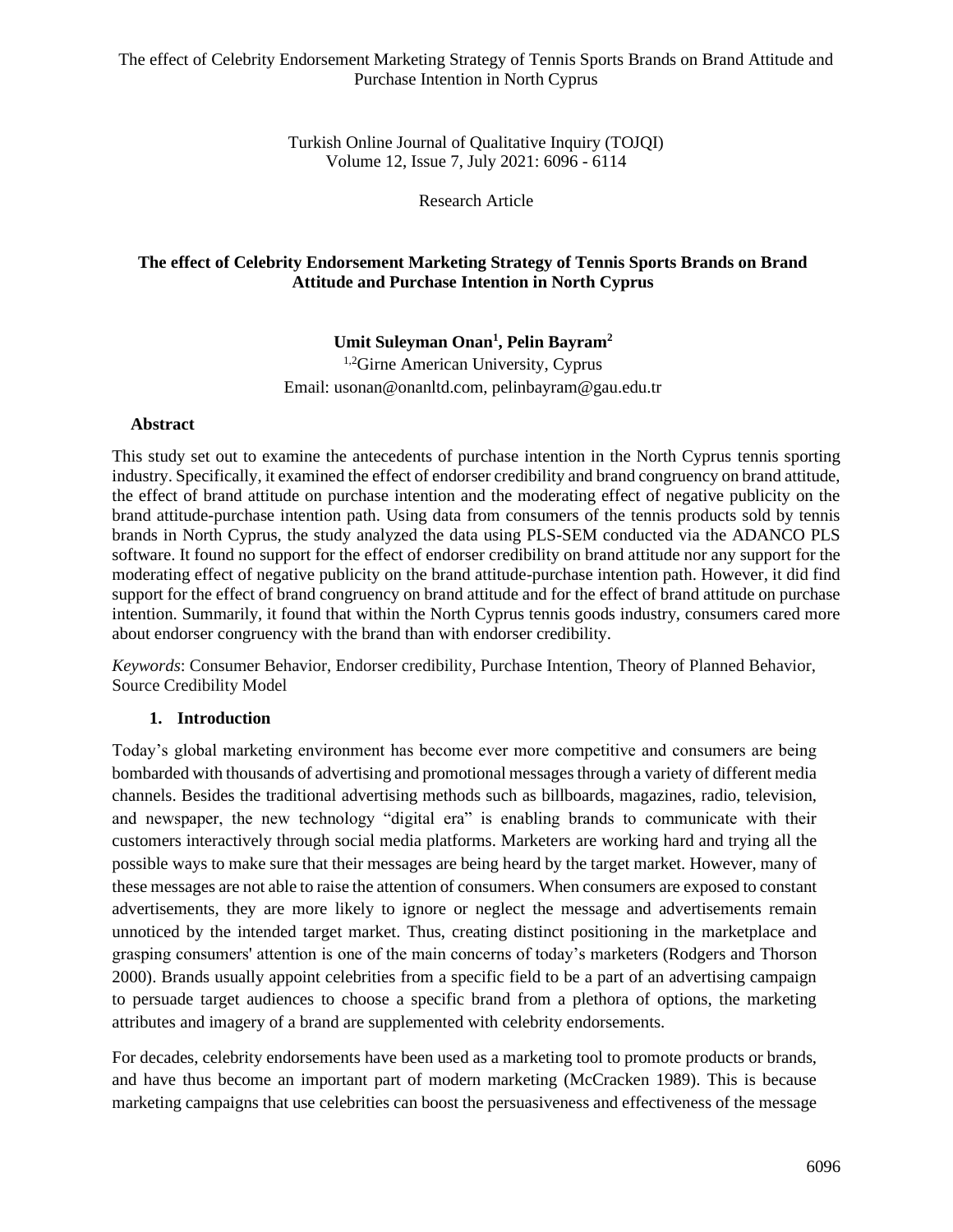(Roy 2016). In a way, they have the ability to persuade consumers to purchase the brand (Knoll and Matthes 2016). In another word, celebrity endorsement serves as a credible means of increasing brand spending because the consumer immediately links with the product and distinguishes the endorsed brand from others. Elberse and

Verleun (2012) indicate that over 20% of advertisements in the USA were featured celebrities endorsing the brands and celebrity endorsements may account for up to 25% of all television commercials and 10% of advertising budgets (Erdogan et al. 2001). Moreover, Li et al., (2012) suggest that the use of celebrity endorsers particularly in social media advertisings is a key marketing strategy and more effective technique than any other form of mass media.

There are numerous influential examples of celebrities from various professions who are used to endorse brands and products, such as athletes, actors, and pop stars. Since the internet has been one of the most transformative and fast-growing technologies, more people use the related communication technologies to watch sporting events. Hence, athletes are increasingly being regarded as global celebrities (Ratten, 2015) and become the most popular celebrities among others to the point where they are regarded as human brands. This means that an athlete's image may be associated with various attributes, which may have a significant impact on consumer behavior (Carlson & Donovan, 2013).

This research aims to examine the antecedents of purchase intention for endorsed products in the North Cyprus tennis industry. The effect of endorser credibility on brand attitude, the effect of brand congruency on brand attitude, the effect of brand attitude on purchase intention, and the moderating effect of negative publicity on the relationship between brand attitude and purchase intention path are investigated by using data from tennis players for the products of tennis brands in North Cyprus.

# **2. Review of Literature, Theoretical and Hypotheses Development**

# *Source Credibility Theory*

Source credibility is a concept that refers to a communicator's good attributes that influence the recipient's acceptance of any information such a communicator is passing across (Ohanian 1990, p. 41). Hovland, Janis, and Kelley (1953) initially proposed and postulated the source credibility model, which stated that expertness and trustworthiness are the two characteristics that influence a communicator's perceived credibility. A source of valid assertions, expertise is referred to as authoritativeness, competency, expertness, or qualification (Ohanian 1990). (Hovland, Janis, and Kelley 1953). The degree of trust and acceptance of the communicator and the information is referred to as trustworthiness (Hovland, Janis, and Kelley 1953; Ohanian 1990). McGuire (1985) later modified his model to include source attractiveness. Aesthetic and physical attractiveness, chicness, sexiness, familiarity, resemblance, or likability have all been classified as attractiveness (Ohanian 1990; McGuire 1985). People are more inclined to think favorably of a brand and increase their purchase intention if a communicator recommends it and more so if such a communicator is viewed as reliable, according to Belch and Belch (2004). To put it another way, endorser credibility refers to a person's integrity, skill, and attractiveness, all of which are key variables in increasing a message's persuasiveness (Ohanian 1990).

The source credibility model (expertise, trustworthiness, and attractiveness) has been used in the past to evaluate the influence of endorser credibility (Wang, Kao, and Ngamsiriudom. 2017; Ong and Ong 2015; Rashid et al. 2002; Chi, Yeh, and Huang 2009; Low and Lim 2012) and brand congruency (Wang and Yang 2010; Jeng 2016; Erdem and Swait 2004) on purchase intention (Wang, Kao, and Ngamsir According to Wang, Kao, and Ngamsiriudom (2017), the endorser credibility and purchase intention of Taiwanese air transportation services have a substantial positive association. In Malaysia, Rashid et al. (2002) investigated the impact of endorser credibility on purchase intention among different ethnic groups (i.e., Malay, Chinese,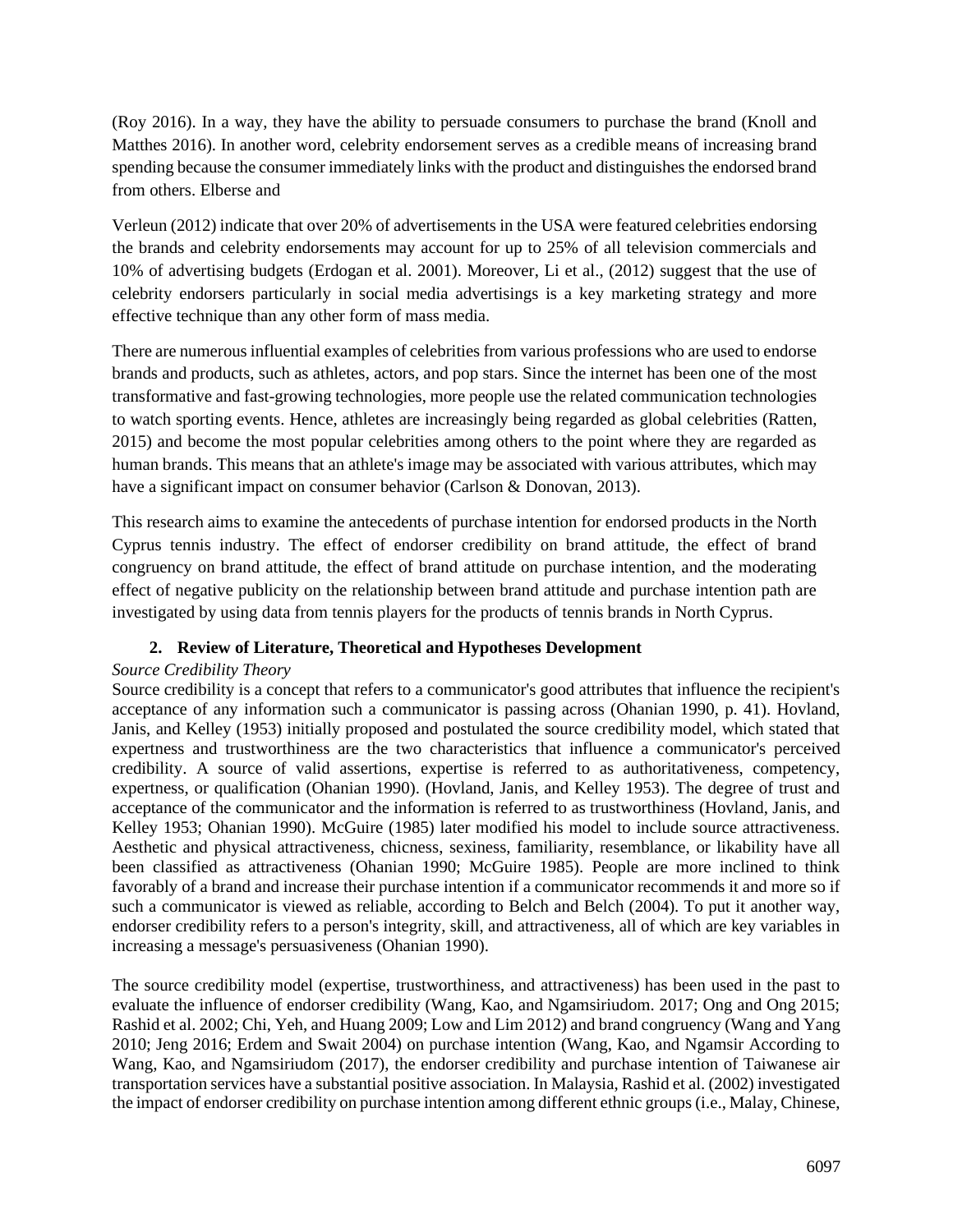and Indian) and concluded that endorser credibility has a significant impact on purchase intention; Low and Lim (2012) also discovered a strong relationship between endorser credibility and purchase intention among younger customers in the context of sport products; however, Ong and Ong (2015) discovered a weak relationship between endorser credibility and purchase intention of Malaysian consumers. According to Spry, Pappu, and Bettina Cornwell (2011), endorser credibility improves brand and consequently advertising effectiveness. In terms of brand congruency, Wang and Yang (2010) and Jeng (2016) found that brand congruency has a favorable impact on consumer brand purchase intention in the Chinese automobile and airline industries, respectively. Furthermore, Wang and Scheinbaum (2018) discovered that a positive endorser credibility boosts brand congruency, while Malodia et al. (2017) established that both endorser credibility and brand congruency play a role in modulating purchase intention.

#### *Theoretical Associations between Attitude and Behavior*

*Theory of Reasoned Action:* The relationship between attitude and behavior has been widely harnessed and used in advertising (Spears and Singh 2004). The primary goal of an advertisement, as per Watkins et al. (2016), is to affect the consumer's attitude about the marketed product or service. 'The impact of attitude on behavior is mostly influenced by Theory of Reasoned Action (TRA), which assumes that an individual's behavior follows reasonably from their ideas, attitudes, and intentions,' according to Ajzen and Fishbein (2005, p.174). Individuals' readiness to behave in a given manner is based on their attitude (Fishbein and Ajzen 1975), and an individual's predisposition to judge an object in a favorable or negative manner is based on their attitude (Ajzen and Fishbein 2005; Katz 1960). Consumers' favorable or unfavorable responses to product assessments in terms of brand terminology, design, symbol, or indeed any element that distinguishes one seller's good or service from those of other sellers are referred to as attitude towards brand (Wood 2000, p. 664). In their studies, Spears and Singh (2004) and Malodia et al. (2017) emphasized the importance of attitude towards brand for purchase intention. Sallam and Wahid (2012) and Wahid and Ahmed (2011) found that consumer attitudes toward advertisement have positive and significant effects on their attitude towards brand as well as their purchase intention; Ong and Ong (2015) revealed that consumer attitudes toward advertisement have significant impact on purchase intention for ghee cooking oil and overhead products in Yemen.

*Theory of Planned Behavior:* The relationship between attitude and behavior is most importantly part of the Theory of Planned Behavior (TPB). TPB is an extension of TRA that adds perceived behavioral control to increase the model's predictive power. TPB is made up of three different variables: attitude toward behavior, social norms, and perceived behavioral control. TPB is an accepted hypothesis to describe beliefs and behavior when studying customers' purchase intention towards a particular brand or product (Ajzen 1985, 1991). It has been used to investigate purchase intention in a variety of contexts, including dietary supplement usage (Noor et al. 2014), alcohol intake (Cooke et al. 2016), entrepreneurial intent and activity (Kautonen, Gelderen, and Fink 2015), green purchase intention (Isa, Lim, and Chin 2017), as well as the fashion industry (Isa, Lim, and Chin 2017; Valaei and Nikhashemi 2017). Consumers' proclivity to buy a particular product or brand (Wang, Kao, and Ngamsiriudom, 2017) is described as a combination of their desire and their ability to acquire the goods (Wang, Kao, and Ngamsiriudom, 2017). The most constant predictor of purchase intention, which is also an attitudinal characteristic predicting a product's future contribution to a brand, is a consumer's attitude toward it (Wang, Kao, and Ngamsiriudom. 2017).

Despite the fact that there are several studies on endorser credibility and brand congruency, there are few studies on the impact of these two sources on attitude towards brand and consequently on purchase intention, particularly in the context of the tennis sporting sector and emerging markets. Based on the theoretical framework and previous findings, it is critical to not only measure the impact of source credibility on purchase intention, but also to comprehend consumer attitude towards brand in order to boost consumer purchase intention. As a result, we propose the following conceptual model to evaluae the phenomenon in the tennis sporting industry of North Cyprus, as shown in Figure 1.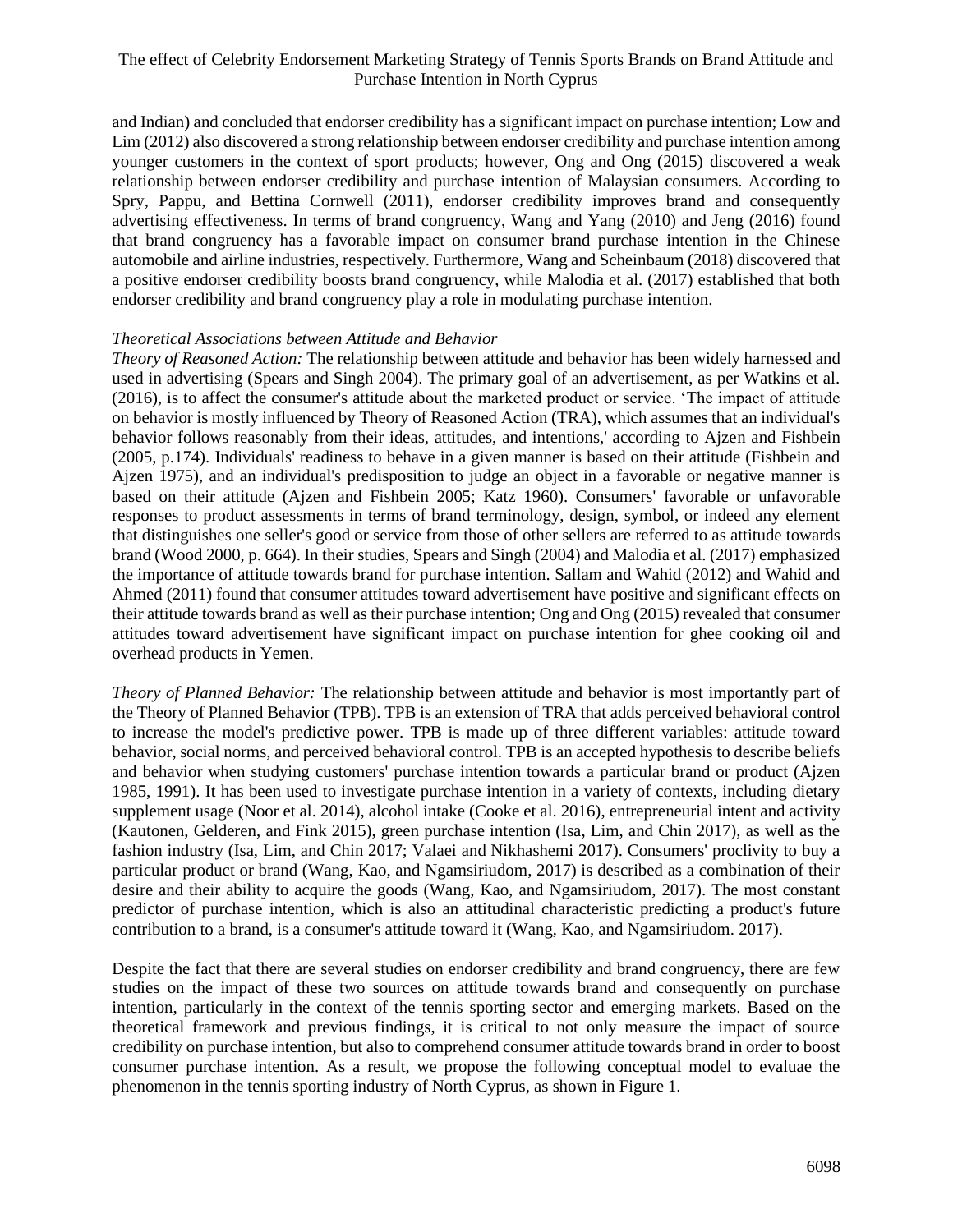#### *Endorser Credibility and Attitude towards the Brand*

Customers' perceptions of an endorser's expertise, trustworthiness, and attractiveness may have a favorable or negative impact on their brand evaluation. As previously indicated, many studies have looked into the effect of endorser credibility on purchase intent. However, studies on the link between endorser credibility and consumer attitudes is currently sparse. Recent research has confirmed that endorser credibility has a positive impact on attitudes towards brands (Muda et al. 2014; Wang and Scheinbaum 2018; Wang, Kao, and Ngamsiriudom. 2017). Ngamsiriudom, Wang, and Kao (2017) and Wang and Scheinbaum (2018) both shown how the endorser credibility may improve BC in the airline industry. According to Spry, Pappu, and Bettina Cornwell (2011), endorser credibility can improve brand awareness and consequently advertising effectiveness. Endorser credibility has a considerable effect on Hong Kong teenagers' attitude towards brand, according to Chan, Leung Ng, and Luk (2013). These positive findings are associated with endorsers since they are well-known personalities in society who are seen to be highly credible and have a stronger impact on a brand's appraisal and ability to alter consumers' purchase intentions (Mukherjee 2009). However, Goldsmith, Lafferty, and Newell (2000) discovered that endorser credibility only influences attitude toward advertising but not attitudes towards brands, whilst Paul and Bhakar (2018) claim that celebrity image congruence has a negative significant effect on attitudes towards brands. In the tennis sporting industry, however, the relationship between endorser credibility and attitude towards brands in the tennis sport industry is still unknown. As a result, this study offers the following hypotheses:

**H1**: The more credible the endorser is, the more positive the attitude of consumers towards the tennis sporting brand will be.

#### *Brand Congruency and Attitude towards the Brand*

Customers' perceptions of a brand's expertise, trustworthiness, and attractiveness may have a favorable or unfavorable impact on their appraisal of the brand. Consumers are more likely to rate a product favorably when it has a high level of perceived expertise, trustworthiness, and attractiveness, according to Anridho and Liao (2013). This is due to the fact that high credibility represents a product's superior quality, higher value, and worthiness, resulting in a more favorable attitude from customers. Tennis sporting products are considered high-involvement purchases in sociology, as they strongly reflect personality, social standing, and even cultural heritage (Fairhurst, Good, and Gentry 1989; O'Cass 2004). Brand congruency enhances the likelihood of a product being included in a consumer's decision set, according to Erdem and Swait (2004) and Paul and Bhakar (2018). Furthermore, previous studies on brand congruency have discovered a strong link between it and the attitude toward advertisement, attitude towards the brand, and the subsequent purchase intention of consumers (Goldsmith, Lafferty, and Newell 2000; Lafferty and Goldsmith 1999; Paul and Bhakar 2018). As a result, a product produced by a company with a high brand congruency with its endorser in the perception of consumers, may have a positive impact on customers' attitude towards the brand, affecting their brand or product purchase intentions. As a result, the second hypothesis is generated to examine this association as follows:

**H2:** The higher the congruency between the endorser and the tennis sporting brand, the more positive the attitude of consumers towards the brand will be.

#### *Attitude towards Brands and Purchase Intention*

In their research, Spears and Singh (2004) emphasized the importance of attitude towards brands for purchase intention. Consumer attitude has positive and significant effects on purchase intention, according to the latest literature earlier addressed in detail in the preceedingthe 'Attitude–Behavioral relation' section of this paper (Sallam and Wahid 2012; Wahid and Ahmed 2011; Paul and Bhakar 2018; Ong and Ong 2015; Wang and Yang 2010; Jeng 2016). Customers' positive attitude towards the brand alongside brand congruence according to the study, boost their willingness to buy a product. As a result, the following hypothesis is outlined: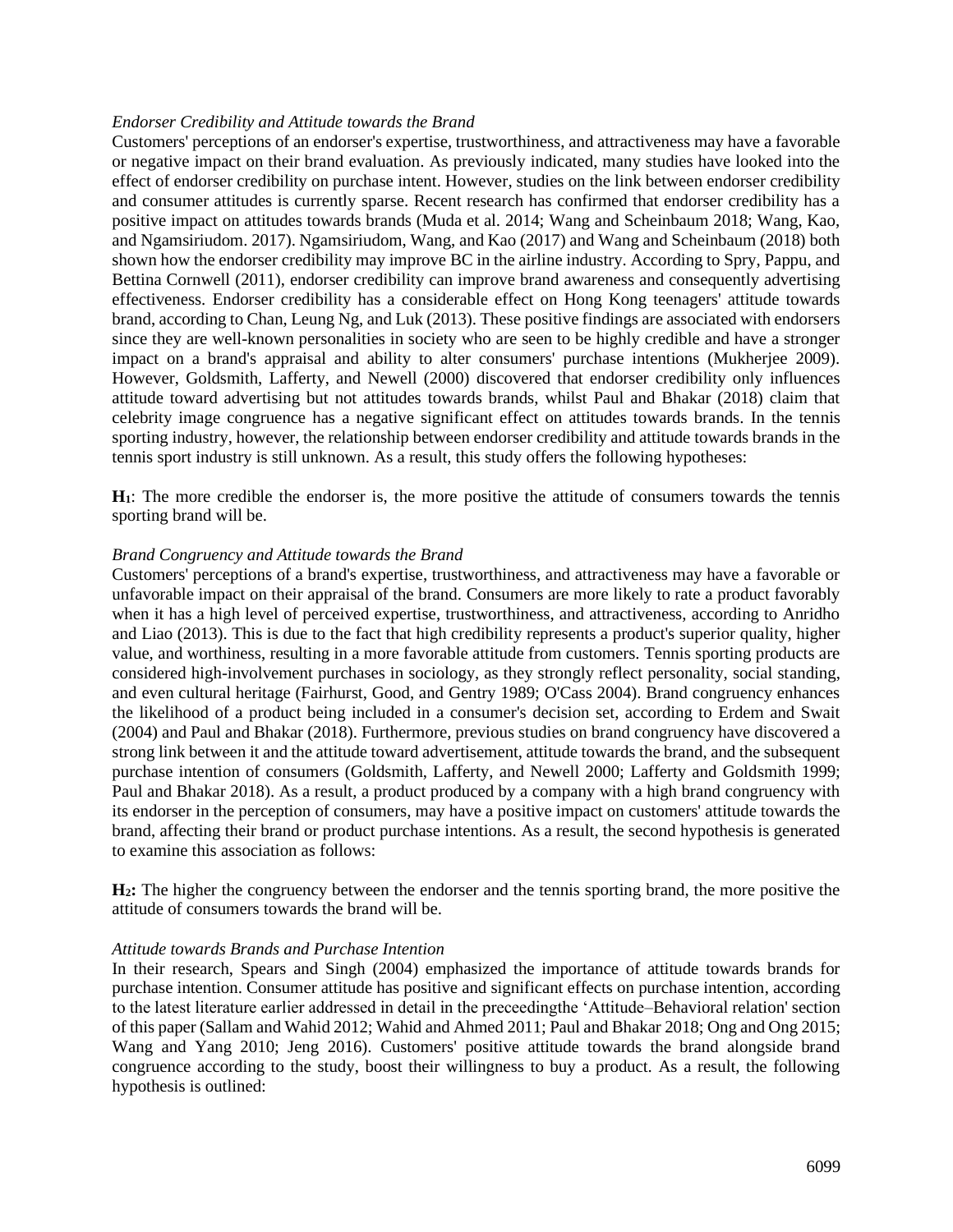**H3:** The more positive consumers attitude towards a tennis sporting brand is, the higher the purchase intention will be.

Publicity, advertising, and third-party endorsement are all examples of persuasive communication that can result in either favorable or unfavorable information about a brand and organization (Cho, 2005; Ramly & Omar, 2016). In comparison to company-controlled communication, Bond and Kirshenbaum (1998) concluded that externally originating publicity is more legitimate and persuasive. Negative publicity concerning products and enterprises is easily distributed in today's rising social media powered markets (Claeys & Cauberghe, 2014). It is defined as potentially toxic and detrimental information about a product, business unit, person, or service that circulates through mass media, word of mouth, or physical press (Sherrell, Reidenbach, Moore, Wagle, & Spratlin, 1985). When unfavorable brand exposure is verified and confirmed to be official or factual (Claeys  $\&$  Cauberghe, 2014), not only the company but also stakeholders will be hurt (Claeys & Cauberghe, 2014). (Dahlen & Lange, 2006). Negative information is proven to be more powerful than positive information with regard to attribution of business beliefs (Dahlen & Lange, 2006). Similarly, negative news, stories or testimonials about a brand has been demonstrated to have greater influence on decision-making than positive or neutral marketing content, and it leads to a negative opinion about businesses which in effect negatively affects attitude towards brands and consequently purchase intention (Cho, 2005). In light of the above, this study posits the following hypothesis.

**H4:** Negative publicity about the endorser negatively moderates the relationship between attitude towards the brand and purchase intention.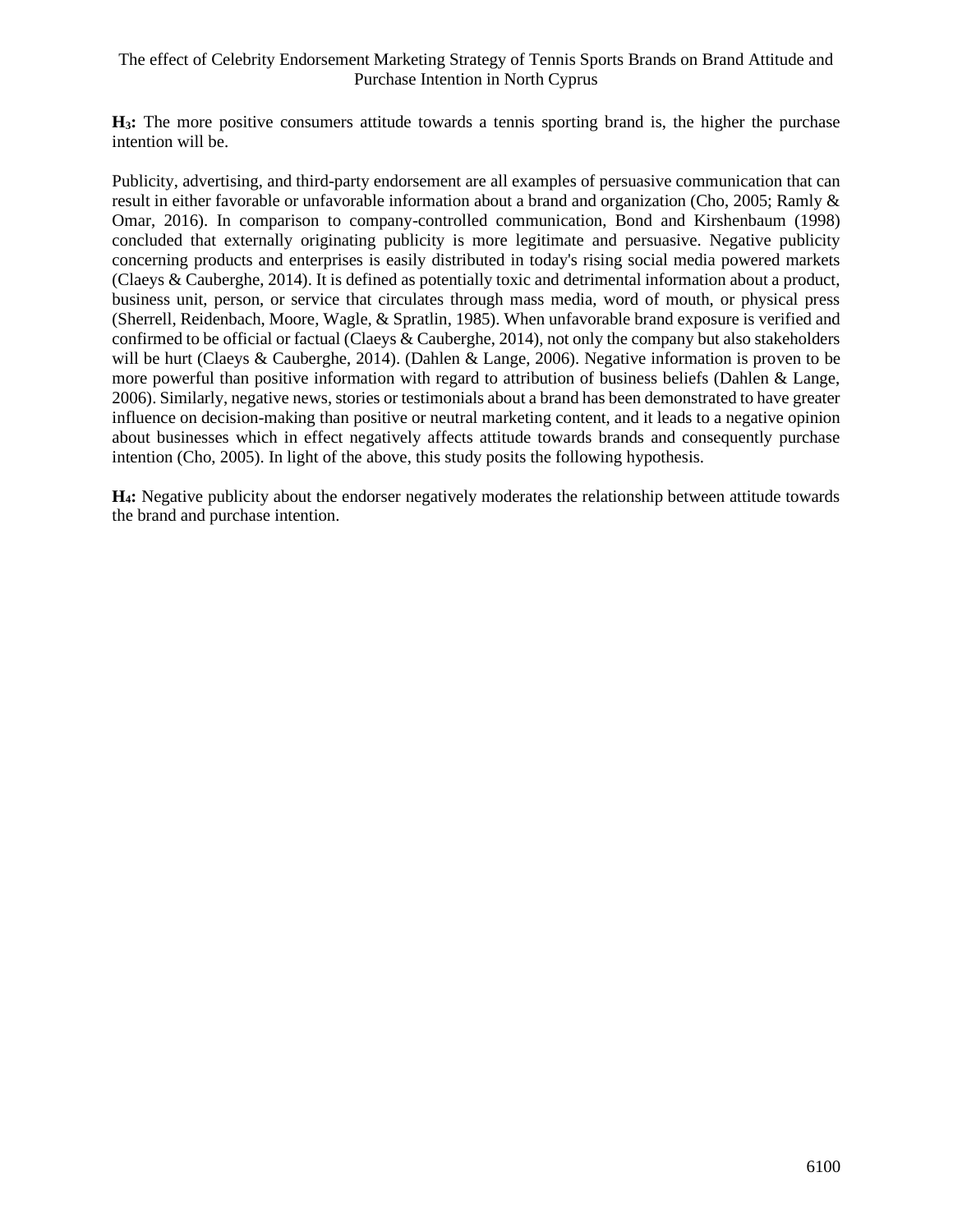

Figure 1. The conceptual model of the research

# *3.* **Research Methodology**

### *Data collection and sample selection*

This study used a quantitative approach with self-administered questionnaires as the primary data gathering tool. In this study, hypotheses testing was performed to analyze the variation in the dependent variable in order to estimate or anticipate the association (Saunders, et al., 2009; Sekaran and Bougie 2010). Soft copies of the study survey were administered in three major cities in North Cyprus and specifically to the customers of selected local tennis sporting brand shops and outlets. Consumer data was identified through the social media pages of the tennis sporting brands included in the study. Data collection was conducted via email and via targeted dissemination of the survey instruments via social media, and lasted two months (June– July 2021). Before the actual survey, a pilot research was undertaken in order to fine-tune the final survey questionnaire.

The target study audience was consumers over the age of 18 who had purchased or used any of the North Cyprus tennis sporting brands previously before taking part in the survey. This was done to guarantee that the study results were accurate. To reach the required sample size for this investigation, 384 selfadministered questionnaires were disseminated (Saunders, 2009; Hair, Ringle, and Sarstedt 2013). A response rate of approximately 42% was recorded as 163 responses were received. 13 survey questionnaires containing missing data that constituted of 50% of the questionnaire items were excluded, leaving 150 viable questionnaires for the final data analysis and hypothesis testing.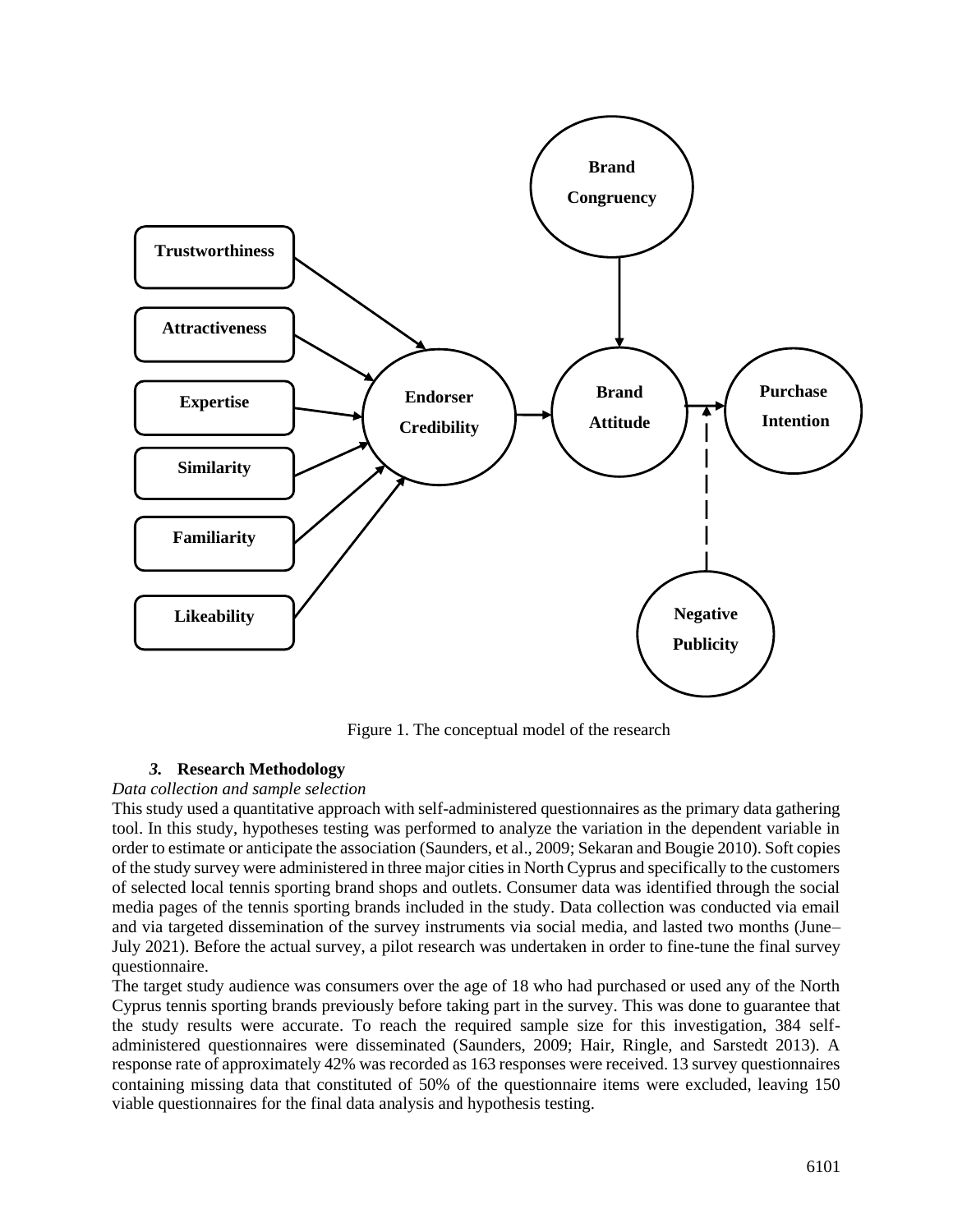## *Variable measurement*

This study's measuring tools and items were adopted and adapted from prior extant research within which they had previously been validated. The study used a 7-point Likert scale with 1 indicating strong disagreement, 2 indicating disagreement, 3 indicating somewhat disagreement, 4 indicating neutrality, 5 indicating somewhat agreement, 6 indicating agreement and 7 indicating strong agreement. Endorser credibility and its dimensions were measured using questionnaire items adapted from Yoon and Kim (2015), Brand congruency was measured using questionnaire items adapted from Spry, Pappu and Cornwell (2011), Attitude towards brands was measured using questionnaire items adapted from Spears and Singh (2004), Negative publicity was measured using questionnaire items adapted from Zhou and Whitla (2013) and Purchase intention were measured using questionnaire items adapted from Hung et al. (2011).

# **4. Data Analysis and Study Results**

### *The Analytical Procedure*

This study uses the variance-based structural equation modeling (VB-SEM) technique to analyze the study data. Specifically, it utilized the partial least square structural equation modeling (PLS-SEM) approach due to its reputation for demonstrating adequately robust analytical ad predictive capabilities (Hair et al., 2016). However, before proceeding we conduct a series of preliminary analysis to control for the content validity of the instruments used and the presence of common method Bias and a description of the study participants. *Preliminary Analysis I: Pilot Test*

First of all, we pilot-tested the survey instrument on a set of 30 participants to establish content and face validity of the questionnaire items. Adjustments were then made to sentence structure of some items in the questionnaire where necessary to engender clarity of meaning. The initial 30 participants included in the pilot study were then excluded from participating in the main study.

# *Preliminary Analysis II: Test of Common Method Variance (CMV)*

Next, we examine the presence of common method bias by testing for the presence of common method variance (CMV). Typical of all data collection procedures based on the deployment of self-administered surveys collected at single time points, the tendency for the observed associations within such data to be artificially inflated by the presence of common method variance is usually high as elaborated by Podsakoff et al., (2012). Thus, to avoid the introduction of common method bias, this study uses and the *ex ante* and *ex post* procedure recommended Podsakoff et al., (2003). Ex ante, this study sought to apply a set of preventive measures before distributing the questionnaire. First, we offered guarantees to the participants that they will remain anonymous throughout the entire process and there is nothing designed into the survey that can link them to their responses. Secondly, we used different Likert scale points for each construct and finally, we incorporated within each section of the questionnaire (representing the measurement items for each individual construct) a timed psychological separation approach by using elaborate opening statements which were both descriptive and instructional in nature. These forced a mental shift in the respondents that required them to pay adequate attention to the different mental requirements necessary to accurately respond to items as they moved from one section to the other within the survey instrument, thereby minimizing the transfer of response patterns from one section of the survey to the other. In addition, *ex post*, after collecting data from the main study sample, we examined the collected data statistically for the presence of common method variance by using the Harman's single factor test. In particular, we conducted an unrotated factor analysis in SPSS using the principal components approach and extracted factors based on eigen values greater than 1. The test produced an initial factor solution of nine factors which had a cumulative explanation power of 72.4% of the total variance. The first factor however, explained only 15% of the total variance observed, far below the 'above 50%' threshold criteria required by Podsakoff et al., (2003) to establish the presence of common method variance. We thus empirically conclude that our data is devoid of common method bias.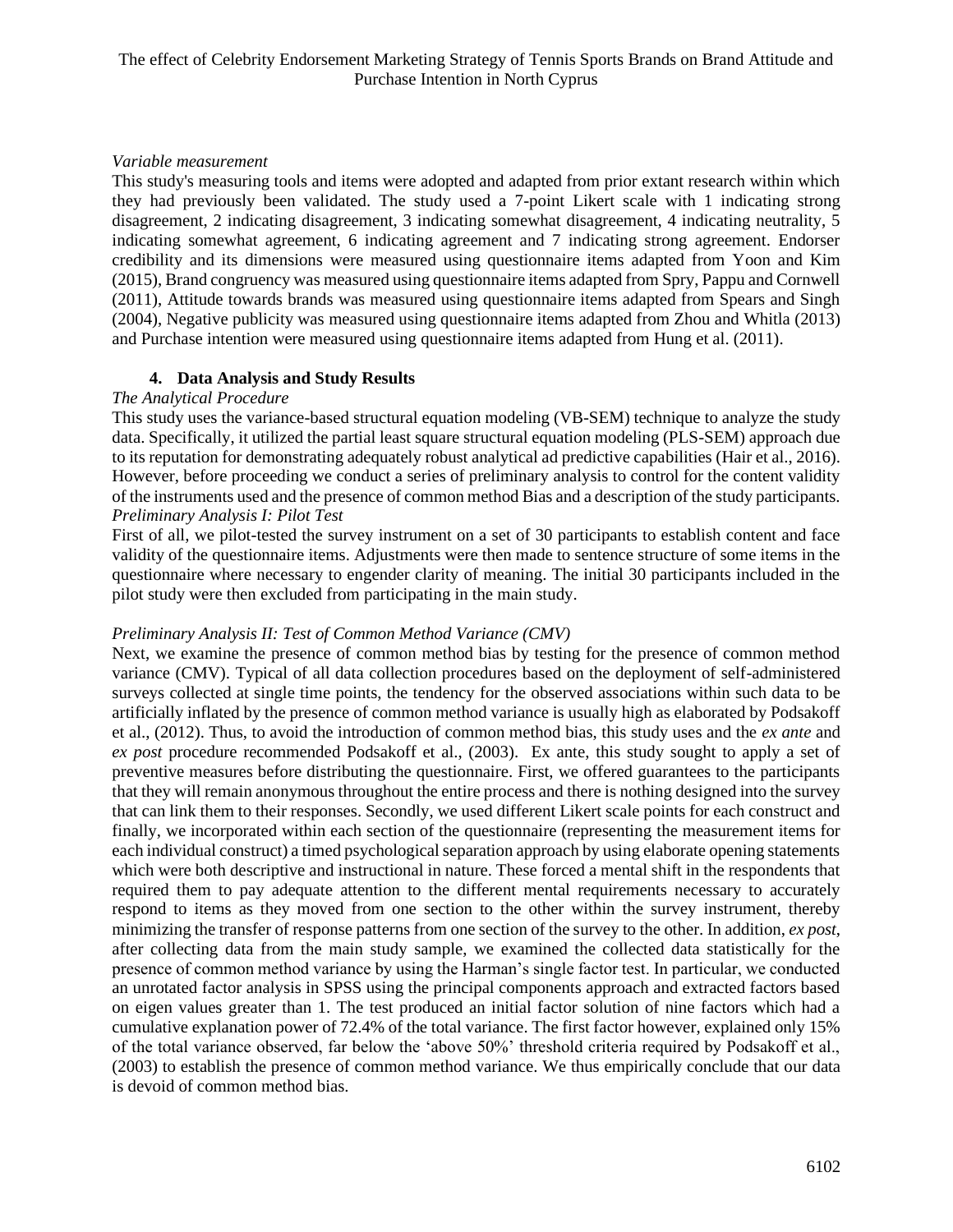#### *Preliminary Analysis III: Descriptive profile of the respondents*

Before proceeding to examine the measurement model, this study examines the profile of the participants. A total of 150 responses were collected from the respondents, of which responses from male respondents represented 55.30% of all responses received while those from female respondents accounted for 44.70% of all responses.

| Table 1: Descriptive Profile of Respondents |                     |           |               |              |           |
|---------------------------------------------|---------------------|-----------|---------------|--------------|-----------|
| Demographic                                 | <b>Categories</b>   | ${\bf N}$ | $\frac{0}{0}$ | <b>Means</b> | <b>SD</b> |
| <b>Variables</b>                            |                     |           |               |              |           |
| Gender                                      | Male                | 83        | 55.30         | 1.45         | 0.499     |
|                                             | Female              | 67        | 44.70         |              |           |
| Nationality                                 | Cyprus              | 92        | 61.30         | 1.63         | 0.848     |
|                                             | Turkey              | 22        | 14.70         |              |           |
|                                             | Others              | 36        | 24.40         |              |           |
| Level of Education                          | <b>High School</b>  | 9         | 6.00          | 2.67         | 0.790     |
|                                             | Bachelor's          | 52        | 34.70         |              |           |
|                                             | Master's            | 68        | 45.30         |              |           |
|                                             | Doctorate           | 21        | 14.00         |              |           |
| Age                                         | 20 - 30 years       | 82        | 54.70         | 1.85         | 1.145     |
|                                             | $31 - 40$ years     | 33        | 22.00         |              |           |
|                                             | $41 - 50$ years     | 16        | 10.70         |              |           |
|                                             | $51 - 60$ years     | 14        | 9.30          |              |           |
|                                             | Above 60 years      | 5         | 3.30          |              |           |
| <b>Employment Status</b>                    | Unemployed          | 8         | 5.30          | 2.53         | 0.967     |
|                                             | Student             | 21        | 14.0          |              |           |
|                                             | Part Time           | 11        | 7.30          |              |           |
|                                             | <b>Full Time</b>    | 104       | 69.30         |              |           |
|                                             | Retired             | 6         | 4.00          |              |           |
| <b>Average Monthly</b>                      | <b>Below \$500</b>  | 27        | 18.00         | 2.69         | 1.112     |
| Income                                      |                     |           |               |              |           |
|                                             | \$500-\$1000        | 42        | 28.00         |              |           |
|                                             | \$1000-\$1500       | 32        | 21.30         |              |           |
|                                             | <b>Above \$1500</b> | 49        | 32.70         |              |           |

Respondents were mostly from Cyprus and other nations apart from Turkey (comprising 61.30% and 24.40% respectively). The majority of the respondents had a postgraduate degree (approximately 53.90%), aged between 20 and 40 years old (76.70%) and worked full time (69.30%). Finally, most of the respondents earned an average monthly income of between \$500 -\$1000 (28.00%) and above \$1500 (32.70%). Respondents earning within both salary-ranges collectively accounted for about 60.70% of all responses.

### *Assessing the Measurement Model*

As mentioned earlier, using the two-step process of executing structural equation modelling, we conduct the initial step which entails the assessment of the measurement model. In Table 2, (please see the appendix section) we report results from the ADANCO PLS-SEM software demonstrating acceptable standardized factor loadings and significance levels as recommended by Hair et al., (2016). In Tables 3 and 4 convergent and divergent validities are established as  $(\rho A)$  Dijkstra-Henseler's rho,  $(\rho c)$ , Jöreskog's rho and  $(\alpha)$ Cronbach's alpha surpass the recommended 0.70 threshold and (AVE) average variance extracted surpass the recommended 0.50 threshold necessary for establishing convergent validity (Hair et al., 2016; Henseler, Ringle & Sinkovics, 2009; Chin, 1998); while in Table 4, discriminant (divergent) validity was established as the square root of AVE (represented in bold in the diagonal) were all higher than all inter-construct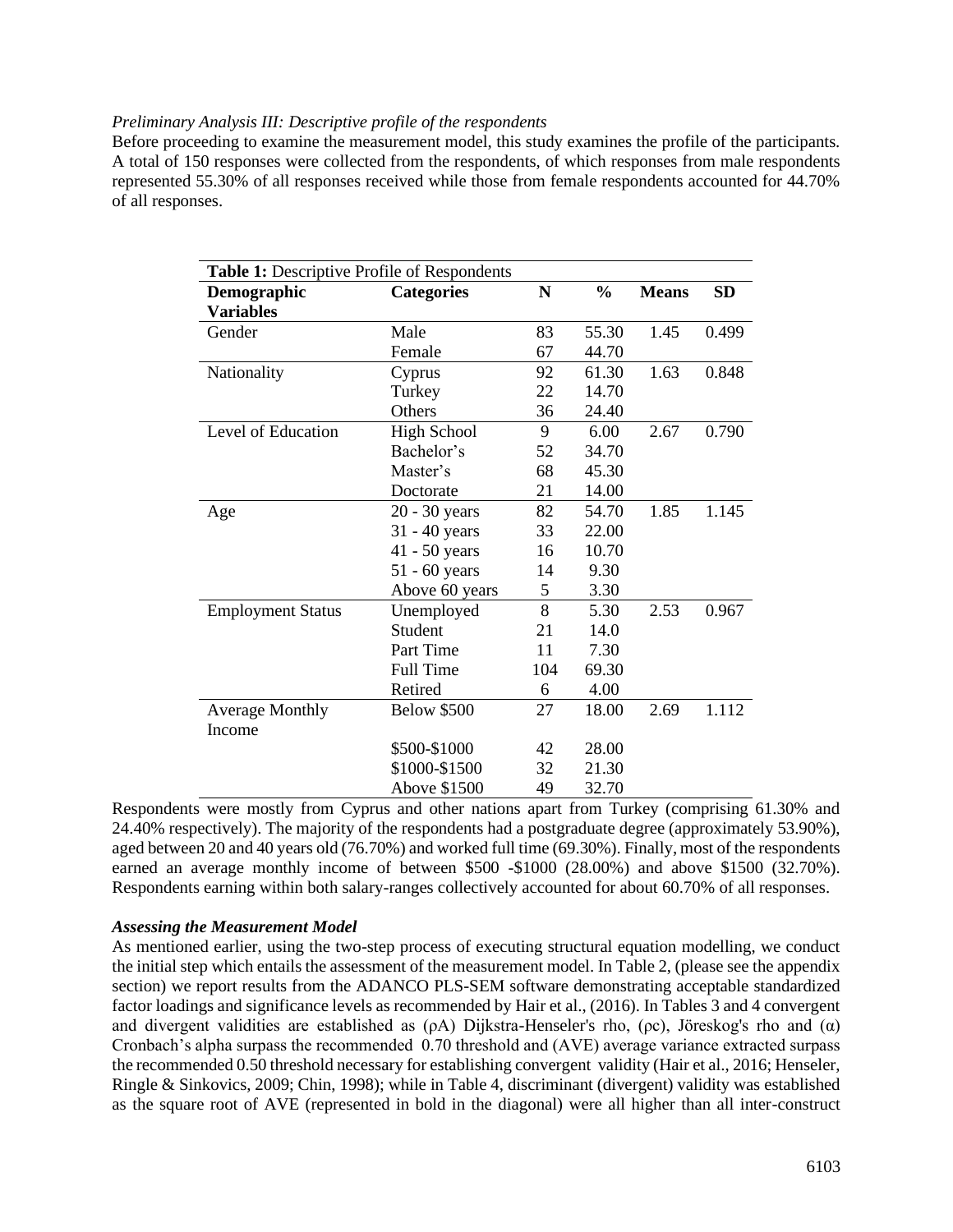correlations and similarly, the heterotrait-monotrait ratio (HTMT values) were all below the conservative threshold of 1 as recommended by Fornell and Larcker (1981) and Henseler et al., (2015) respectively. These results lead to the conclusion that the measurement model used in this demonstrated adequate reliability, convergent and discriminant validity and is suitable to be used to examine the hypothesized structural model.

Finally, we examined the presence of collinearity and multicollinearity issues among the independent variables in our study model, by examining the data for levels of variance inflation factors (VIF). The results reveal that all observed VIF factors were below 5 and within the acceptable range required to establish the absence of multi-collinearity (Hair et al., 2017).

| <b>Table 3: Reliability and Convergent Validity</b> |        |        |          |            |                |
|-----------------------------------------------------|--------|--------|----------|------------|----------------|
|                                                     | oА     | oс     | $\alpha$ | <b>AVE</b> | $\mathbf{R}^2$ |
| <b>Measures</b>                                     |        |        |          |            |                |
| <b>Endorser Credibility</b>                         | 0.9547 | 0.9529 | 0.9477   | 0.4559     | 0.9798         |
| <b>Brand Congruency</b>                             | 0.9347 | 0.9503 | 0.9344   | 0.7928     |                |
| <b>Brand Attitude</b>                               | 0.9388 | 0.9526 | 0.9377   | 0.8010     | 0.4730         |
| Purchase Intention                                  | 0.8898 | 0.9212 | 0.8846   | 0.7461     | 0.3667         |
| <b>Negative Publicity</b>                           | 0.9829 | 0.9433 | 0.9368   | 0.6502     |                |

*Notes: ρA = Dijkstra-Henseler's rho; ρc =Jöreskog's rho; AVE=average variance extracted; α=Cronbach's alpha; R<sup>2</sup> = coefficient of determination;* 

| <b>Table 4: Discriminant Validity</b> |        |        |        |        |  |  |
|---------------------------------------|--------|--------|--------|--------|--|--|
|                                       |        | 3      |        |        |  |  |
| <b>Measures</b>                       |        |        |        |        |  |  |
| 0.4674                                | 0.4222 | 0.4027 | 0.3900 | 0.0819 |  |  |
| 0.8854                                | 0.7928 | 0.4611 | 0.3225 | 0.0514 |  |  |
| 0.6425                                | 0.7025 | 0.8010 | 0.3399 | 0.0261 |  |  |
| 0.6751                                | 0.6193 | 0.6141 | 0.7460 | 0.0613 |  |  |
| 0.3012                                | 0.2349 | 0.1617 | 0.2649 | 0.6502 |  |  |
|                                       |        |        |        |        |  |  |

*Notes: Heterotrait-monotrait (HTMT) ratios are below the diagonal, values above the diagonal in bold are squared inter-construct correlations for Fornell–Larcker criterion. Values in bold are AVE*

### *Assessing the Structural Model*

Upon establishing the validity and reliability of the measurement model, we proceed with the second step of the structural equation model analysis by examining the structural model. As illustrated in both Table 5 and Figure 1, we present results from a bootstrapping analysis using 4,999 resamples. The direct effects results indicate that endorser credibility had no significant effect on brand attitude (β = 0.207; ρ = .1160). However, brand congruency exhibited a moderately strong and positively significant effect on brand attitude ( $\beta$  = .503;  $\rho$  = .000), while brand attitude exhibited a strong, positive and significant effect on purchase intention ( $\beta = .568$ ;  $\rho = .000$ ). We also examined the indirect moderating effect of negative publicity on the effect of brand attitude on purchase intention. The results show that negative publicity did not significantly moderate the brand attitude – purchase intention path (β = .0408; ρ = .4677).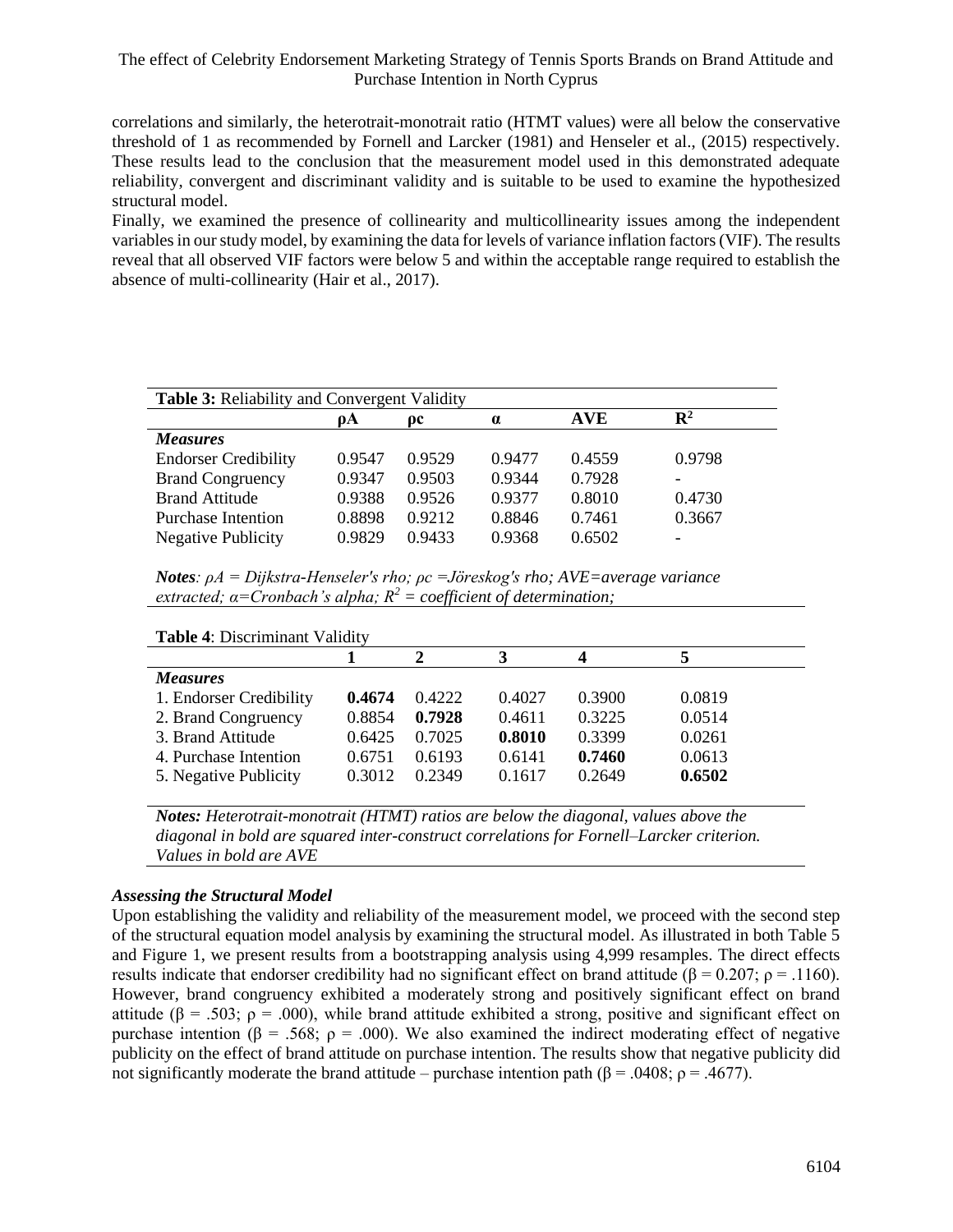| <b>Table 5:</b> Testing the hypothesis (Path Coefficients)                     |   |                             |                              |              |                |                  |
|--------------------------------------------------------------------------------|---|-----------------------------|------------------------------|--------------|----------------|------------------|
|                                                                                | p | SЕ                          | t-value                      | ρ-<br>value  | ${\bf f}^2$    | <b>Results</b>   |
| Direct Effects                                                                 |   |                             |                              |              |                |                  |
| $\rightarrow$ Brand 0.207 0.1316 1.5730<br>Credibility<br>$H_1$ : Endorser     |   |                             |                              | 0.1160       | 0.0226         | Not.             |
| Attitude                                                                       |   |                             |                              |              |                | <i>Supported</i> |
| $H_2$ : Brand Congruency -> Brand Attitude 0.503                               |   | 0.1223                      | 4.1135                       | 0.0000       | 0.1335         | <b>Supported</b> |
| $H_3$ : Brand Attitude -> Purchase Intention 0.568 0.0531                      |   |                             | 10.6890                      | 0.0000       | 0.4760         | <b>Supported</b> |
| <b>Indirect Effect (Moderation)</b>                                            |   |                             |                              |              |                |                  |
| $H_4$ : Interaction (NPxBA) -> Purchase 0.048                                  |   | 0.0661 0.7264               |                              | 0.4677       | 0.0035         | Not.             |
| Intention                                                                      |   |                             |                              |              |                | <b>Supported</b> |
| $\sim$<br>$\mathbf{r}$<br>$\sqrt{m}$ , $\sqrt{m}$<br>$\mathbf{a}$ $\mathbf{b}$ |   | $\partial$<br>$\sim$ $\sim$ | $\mathbf{e}$<br>$\mathbf{r}$ | $\mathbf{r}$ | $\cdot$ $\sim$ | $\sim$           |

*Notes: β=beta coefficient; SE=standard error; f<sup>2</sup>= Cohen's effect sizes; For significance: t-value =>1.96, p-value =<0.05*

We also examine the coefficient of determination  $(R^2)$  to determine the total variance explained ia outcome variable (endogenous) by predictor variables (exogenous). As illustrated in figure 1, endorser credibility and brand congruency collectively accounted for over 47% of the total variance observed in brand attitude, while brand attitude and negative publicity both accounted for over 36% of the total variance observed in purchase intention. Finally, we examine the magnitude of effect of all of the observed effects using Cohen's effect size( $f^2$ ) estimation rules which stipulates that effect sizes ranging from 0.02 and above, 0.15 and above, and 0.35 and above are indicative of small, medium and large effect sizes respectively (Sarstedt et al., 2017). From Table 4 above, we observe that the effect sizes of the non-significant path: endorser credibility-brand attitude  $(f^2 = 0.226)$  was small, while the second non-significant path: the moderating effect of negative publicity on the brand attitude-purchase intention path  $(f^2 = 0.0035)$  fell way below the provided threshold which we interpret to be extremely small. However, for the significant parths, we observed that the effect sizes for the effect of brand congruency on brand attitude ( $f^2$  = 0.1335) was mediocre, while the effect of brand attitude on purchase intention  $(f^2 = 0.4760)$  was large. Therefore, our results summarily provide support for hypotheses 2 and 3, but finds no support for hypotheses 1 and 4.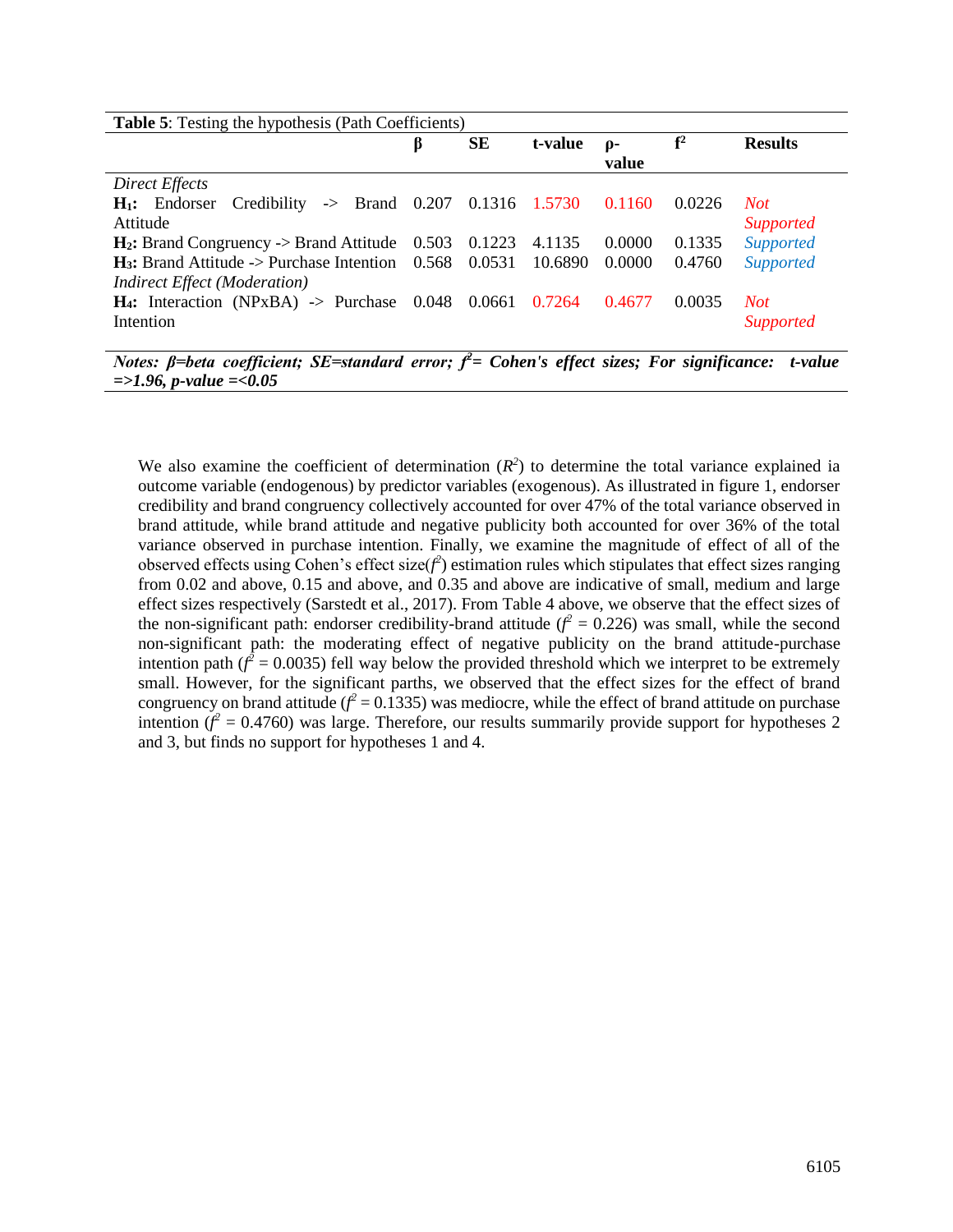

#### **5. Discussion**

This study set out to examine the effect of endorser credibility and brand congruency on brand attitude and purchase intention, while controlling for the moderating effect of negative publicity. In particular, it empirically investigated four hypotheses. The findings of support for or the lack thereof for these hypotheses have been presented in the preceding section. In this section however, the findings are discussed by reproducing the hypothesis, reiterating the findings and discussing the contributions and ramification of these findings for both the extant body of scholarly literature and for practice.

### **H1:** *The more credible the endorser is, the more positive the attitude towards the brand will be.*

While this hypothesis appears intuitive, interestingly, this study did not uphold it as the observed effect of endorser credibility on the attitude of consumers of tennis brands was not significant. This finding contradicts the body of extant research for instance, that of Wang et al., (2017) which found that endorser credibility greatly influenced consumers' attitude towards brands. This study's finding is interesting because studies such as Wang et al., (2017) which found support for the hypotheses were carried out in developed countries and in sectors other than the sporting sector talk more of the tennis sub-sector. To the best of the author's knowledge this study is the first to examine this path within the tennis sub-sector of the North Cyprus sporting industry. Having stated that, it is important to note that this finding may not be unconnected with the fact that Turkish Cypriots and residents of North Cyprus in general, are by nature risk averse, in the sense that risk avoidance behavior is a very prominent behavioral pattern among the general populace, and as such the credibility of an endorser plays a very little role in how positive brand attitude is triggered in the consumer. Other factors such as perception of actual efficacy and quality of a product (often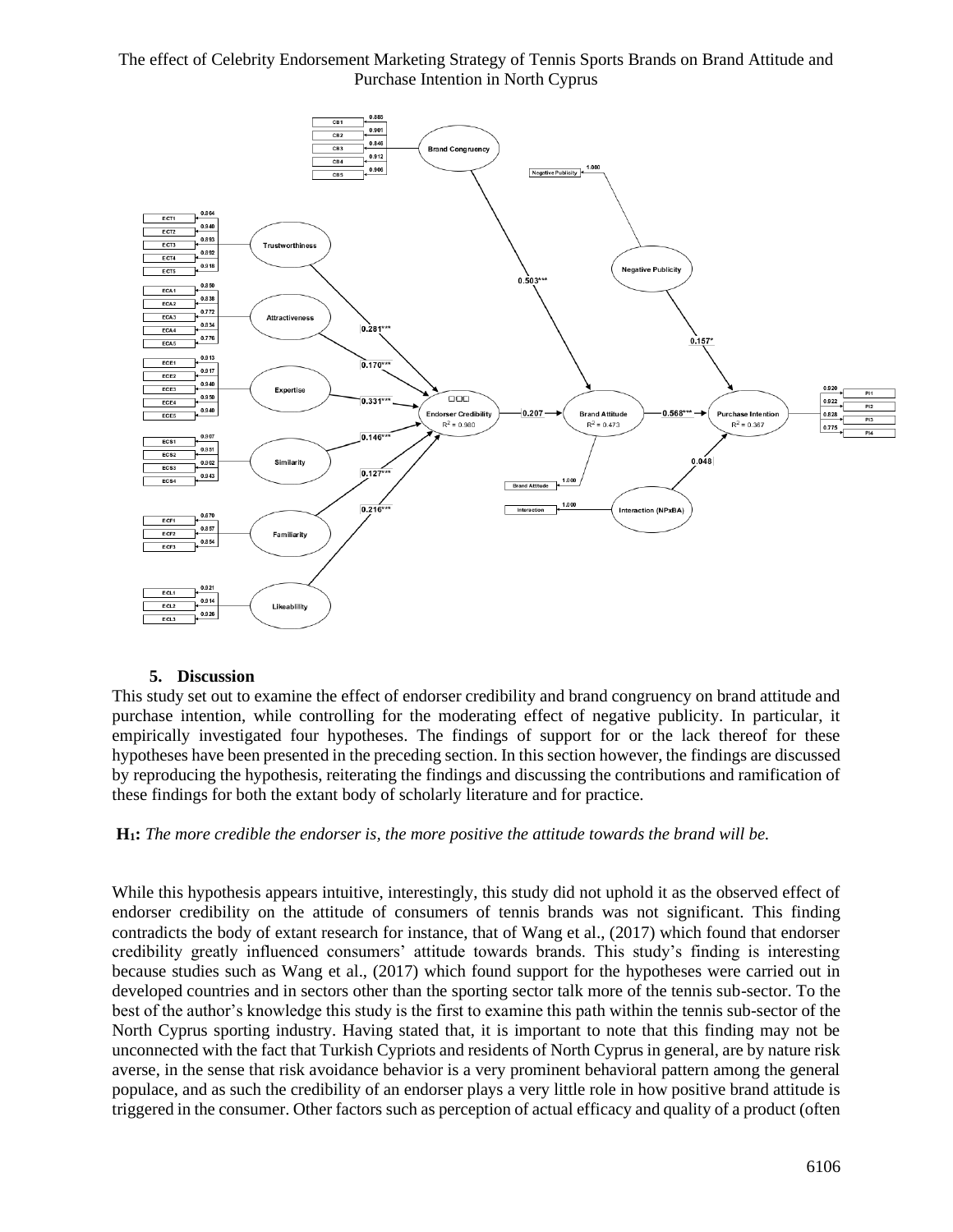spread through familial or trusted close acquaintance word of mouth) is a stronger predictor of the brand attitude of consumers to products. Taken the preceding argument into context, it becomes clear why the above hypothesis is not supported.

## **H2:** *The higher the congruency between the endorser and the brand, the more positive the attitude towards the brand will be.*

This study found support for the above hypothesis as the brand congruency-brand attitude path was not only significant, but exhibited a moderately strong effect. This finding is in line with extant studies especially in the sporting industry. For instance, Chang et al., (2018) and Chang (2018) found in separate studies that celebrity athlete-brand congruence elicits a positive outlook towards brands by stimulating and influencing the "implicit and explicit" attitude or consumers toward the brand. However, to the best of our knowledge this study is the first to establish this linkage between the endorser and the brand and brand attitude within the North Cyprus tennis industry.

### **H3:** *The more positive attitude towards the brand is, the higher the purchase intention will be.*

Wang et al., (2017) also found that an increase in the positive attitude of consumers to a brand, positively influences their purchase intention. Similarly, within the sporting sector, Lee and Koo, (2015) find that the more positive thoughts consumers have about a brand, the higher the credibility of the brand's being endorsed in the minds of the consumer which eventually leads to a higher consumer purchase intention of the brands product. However, to the best of the researcher's knowledge, this is the first study to confirm this linkage between brand attitude and purchase intention within the peculiar context of the tennis sport sub-industry. This is important seeing that depending on the type of sport literature had observed disparate findings across sub-industries of the sporting industry (e.g. football, basketball, volley ball, badminton etc.) Secondly, this study is the first to examine this linkage within the context of Northern Cyprus tennis industry.

### **H4:** *Negative publicity about the endorser negatively moderates the relationship between attitude towards the brand and purchase intention.*

This study did not find support for the hypothesis that negative publicity about the endorser negatively moderates the relationship between brand attitude and purchase intention. The non-significant effect found, couple with the failure to support hypothesis one, shows that in the North Cyprus tennis product industry, consumers may be indifferent to endorser credibility and as such positive or negative publicity about endorsers have little to no effect on the attitude of tennis product consumers in North Cyprus. This further re-enforces the idea that other than endorser credibility, brand congruency with the endorser affects the attitude of tennis product consumers in North Cyprus and hence their purchase intention.

All in all, we find that within the North Cyprus tennis product industry, while endorser credibility had no significant effect on brand attitude, and negative publicity of the endorser had no moderating effect on brand attitude and purchase intention. However, where there is brand congruency between the endorser and the brand, it does lead to positive brand attitude. Similarly, where brand attitude is positive it leads to an increase in purchase intention. Although not hypothesized, using evidence from extant literature, this increase in purchase intention is likely as a result of an increase in brand credibility (not endorser credibility) conferred upon the brand by the positive attitude of consumers to the brand emerging from brand congruency with endorser.

### *Implications for Research*

This study while providing support to extant research on the effect of brand congruency with endorser on positive attitude of consumers towards a brand; and the effect of positive attitude of consumers towards a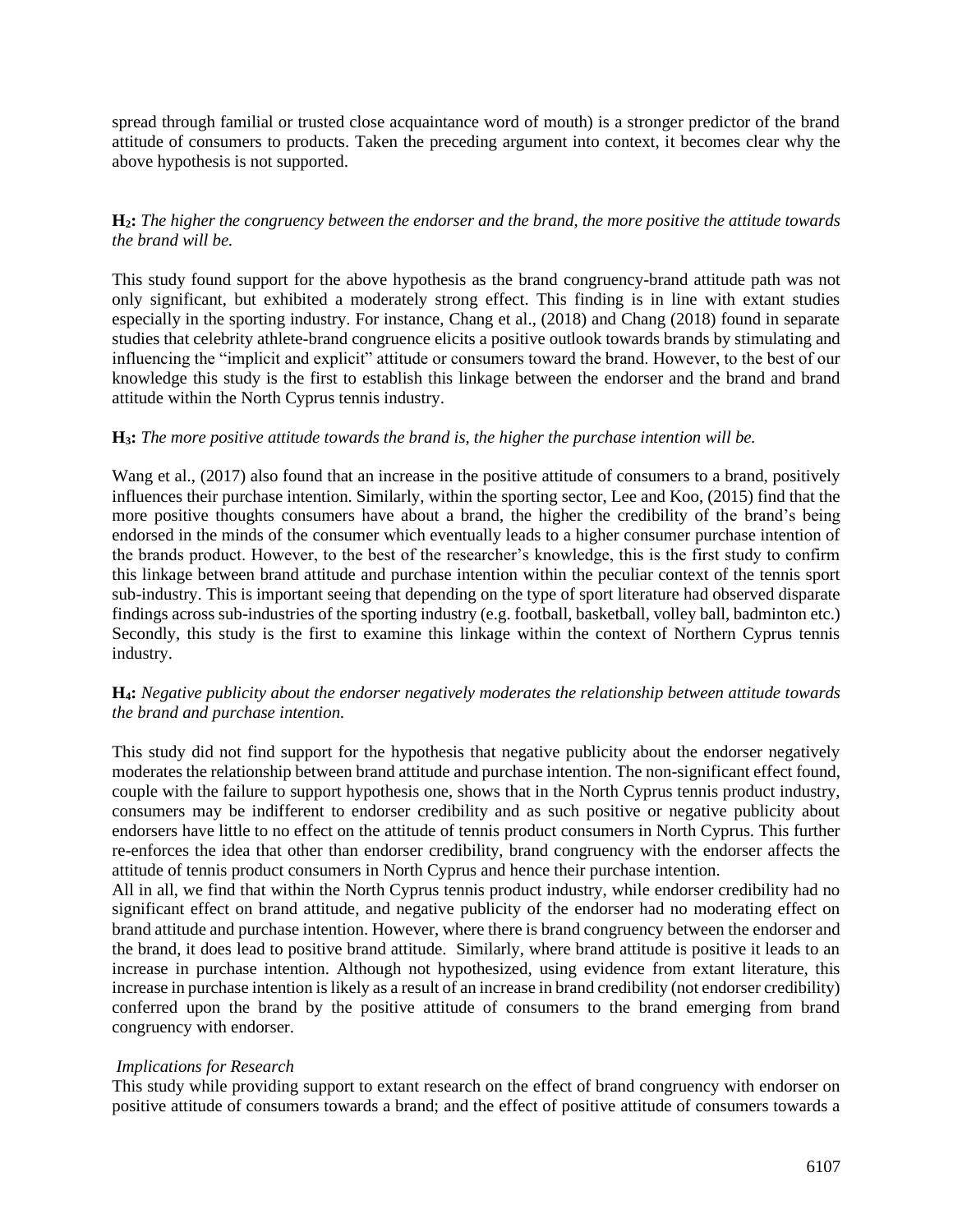brand on consumer purchase intention, this study provides some novel findings. First of all it finds no support for the effect of endorser credibility on the generation of positive brand attitude among consumers and finds no support for the moderating effect of negative publicity on the brand attitude – purchase intention path. This finding emanating from data collected from consumers of the products of tennis brands in North Cyprus, reveals that these consumers are not affected by credibility related issues but respond more to brand congruency. In other words, higher levels of congruency brands attain with endorsers leads to higher levels of brand attitude.

This finding represents a novel contribution in the sense that it is the first to be observed in the sporting literature, but most importantly, it is the first to be reported within the tennis industry in North Cyprus. It however, speaks directly to the characteristics of the consumers of tennis products in North Cyprus compared to the characteristics of similar consumers elsewhere. While these characteristics have been elaborated upon in the preceding paragraphs, future researchers can study examine these characteristic differences a bit more.

#### *Implications for Practice*

For several decades organizations across the globe have invested heavily in the use of endorsers in their marketing campaigns. While evidence exists to show that these resources yield a very considerable return on investment for organizations, evidence also shows that they can cause considerable damage to the reputation of firms in situations where the endorser was found to have engaged in negative often antisocietal behavior (Agrawal & Kamakura, 1995; Louie et al., 2001).

Through the current study, we however, present new findings to practitioners operating in the tennis sports product industry in Northern Cyprus and perhaps island nations in general, that consumers attitude towards a tennis brand, may not be necessarily connected to the credibility of an endorser nor is it affected by negative publicity associated with the endorser. Instead if an endorser is found to be exhibit high brand congruency with the tennis brand or its products it will certainly elicit positive attitude towards the brand from consumers. Thus, tennis brands in North Cyprus will be better served investing in avenues to ensure high levels of brand congruency with their endorser in a bid to increase positive attitudes toward the brand and hence increase purchase intention.

### *Limitations and Recommendations for Future Research*

As with all studies of this nature, this study is not bereft of limitations. First of all, the study was conducted on the tennis industry in the unique geopolitical entity called Northern Cyprus and as revealed in this study's findings, certain consumer characteristics such as risk avoidance, affected the outcome of the study. Thus, future researchers may want to replicate this study in geopolitical locations similar to North Cyprus (especially other small island nations with dependent sovereignties) to test the generalizability of the findings.

Secondly, while this study used endorser credibility, brand congruency and brand attitude as antecedents of purchase intention, other antecedents could provide deeper insight into predictors of purchase intention within the North Cyprus tennis industry. Similarly, since endorser credibility was not found to have a significant effect on brand attitude, perhaps using endorser credibility as a moderator in future studies would reveal the actual role it plays in effecting brand attitude and hence purchase intention.

Thirdly, the findings of this study points, to the possible effect of cultural characteristics of residents of North Cyprus especially on the endorser credibility-brand attitude path. Thus, it is pertinent that future researchers carry out comparative analysis using consumer data from two distinct cultural predispositions to further amplify any culture-based differences in behavior especially for the endorser credibility-brand attitude path and as well as for the moderating effect of negative publicity.

Finally, this study utilized cross-sectional data collected at one time-point. It is possible that examining the phenomena over several time points would determine if the obtained results would remain consistent over time or if it may change. Thus, we encourage future researchers to replicate the study using longitudinal data.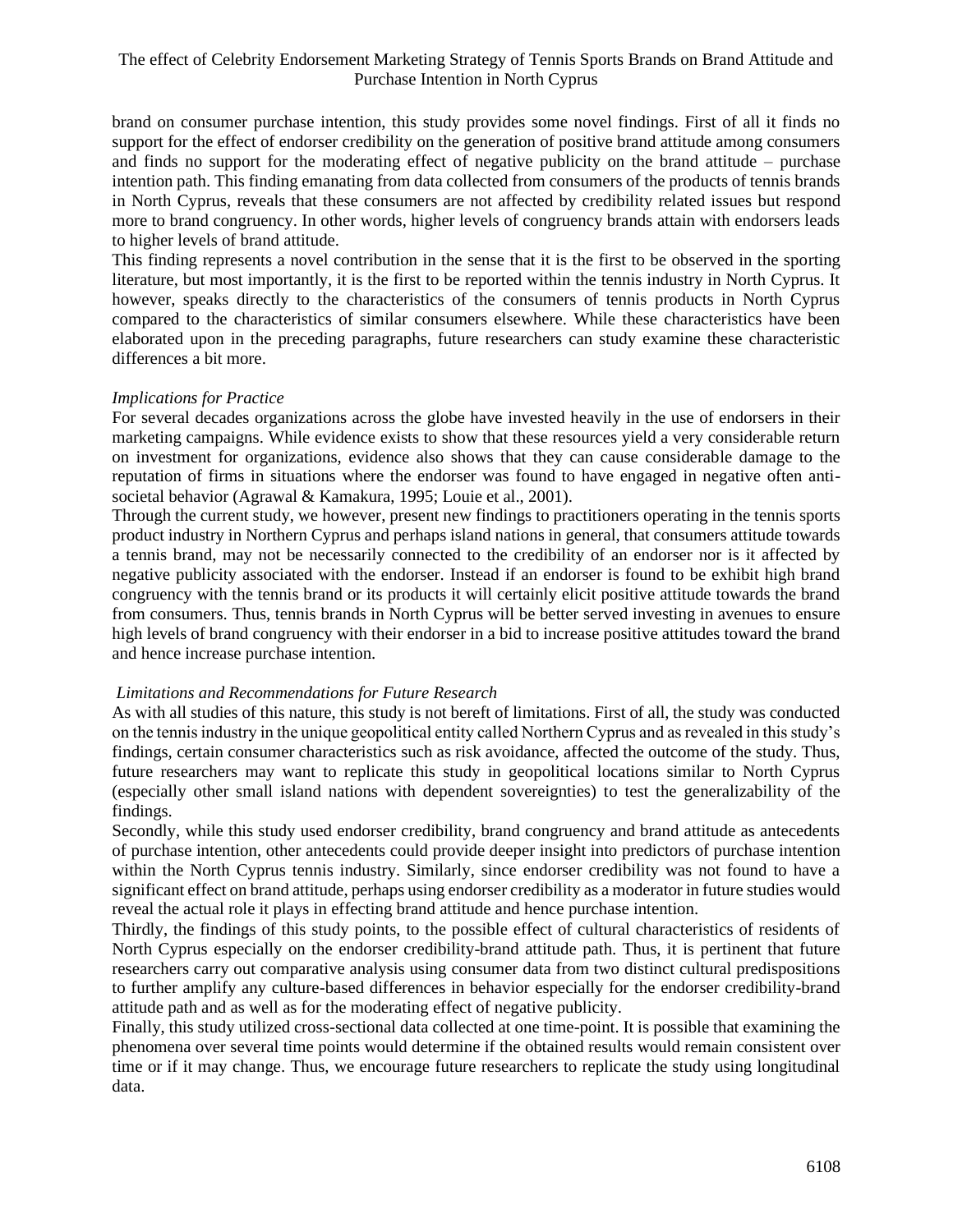#### **6. Conclusion**

All in all, this study set out to examine the antecedents of purchase intention in the North Cyprus tennis industry. Specifically, it examined the effect of endorser credibility on brand attitude, the effect of brand congruency on brand attitude, the effect of brand attitude on purchase intention and the moderating effect of negative publicity on the brand attitude-purchase intention path. Using data from consumers of the products of tennis brands in North Cyprus, the study analyzed the data using PLS-SEM conducted via the ADANCO PLS software. It found no support for the effect of endorser credibility on brand attitude nor any support for the moderating effect of negative publicity on the brand attitude-purchase intention path. However, it did find support for the effect of brand congruency on brand attitude and for the effect of brand attitude on purchase intention. Summarily, it found that within the North Cyprus tennis industry context, consumers cared more about endorser congruency with the brand than with endorser credibility. The study further set out implications of the findings for both research and practice, while elaborating on the limitations of the study and making ample recommendations for future research.

#### **Bibliography**

- [1] Aagerup, U. (2011). The Influence of Real Women in Advertising on Mass Market Fashion Brand Perception. *Journal of Fashion Marketing and Management: An International Journal 15* (4): 486 502.
- [2] Ajzen, I. (1985). *From Intentions to Actions: A Theory of Planned Behavior*. In Action Control. From Cognition to Behavior, edited by J. Kuhl and J. Beckmann, 11–39. Berlin, Heidelberg: Springer.
- [3] Ajzen, I. (1991). The Theory of Planned Behavior. *Organizational Behavior and Human Decision Processes 50* (2): 179–211.
- [4] Ajzen, I., and M. Fishbein. (2005). *The Influence of Attitudes on Behavior*. In The Handbook of
- [5] Attitudes, edited by D. Albarracin, B. T. Johnson, and M. P. Zanna. Mahwah, 173–221. NJ: Lawrence Erlbaum Associates.
- [6] Amed, I., A. Balchandani, M. Beltrami, A. Berg, S. Hedrich, and F. Rölkens. (2019). The State of Fashion 2019: A Year of Awakening. Europe, US and Asia: McKinsey & Company.
- [7] Amed, I., A. Berg, L. Brantberg, and S. Hedrich. (2017). The State of Fashion 2017. Europe, US and Asia: McKinsey & Company. Accessed 5 January 2021. [https://www.mckinsey.com/industries/retail/our-insights/the-state-of-fashion.](https://www.mckinsey.com/industries/retail/our-insights/the-state-of-fashion)
- [8] Anridho, N., and Y.-K. Liao. (2013). The Mediation Roles of Brand Credibility and Attitude on the Performance of Cause-Related Marketing. *International Journal of Social Sciences & Education 4* (1): 226–276.
- [9] Belch, G. E., and M. A. Belch. (2004). *Introduction to Advertising and Promotion: An Integrated Marketing Communications Perspective*. New York: McGraw-Hill Companies
- [10] Bergkvist, L., and K. Q. Zhou. (2016). Celebrity Endorsements: A Literature Review and Research Agenda. *International Journal of Advertising 35* (4): 642–663.
- [11] Bond, J., & Kirshenbaum, R. (1998). Under the radar: Talking to today's cynical consumer (Vol. 2). New Jersey, NJ:John Wiley & Sons.
- [12] Carlson, B. D., & Donavan, D. T. (2013). Human brands in sport: Athlete brand personality and identification. *Journal of Sport Management, 27*(3), 193-206.
- [13] Cham, T. H., C. K. Y. Ng, Y. M. Lim, and B. L. Cheng. (2018). Factors Influencing Clothing Interest and Purchase Intention: A Study of Generation Y Consumers in Malaysia. *The International Review of Retail, Distribution and Consumer Research 28* (2): 174–189.
- [14] Chan, K., Y. Leung Ng, and E. K. Luk. (2013). Impact of Celebrity Endorsement in Advertising on Brand Image among Chinese Adolescents. *Young Consumers 14* (2): 167–179.
- [15] Chi, H. K., H. R. Yeh, and M. W. Huang. (2009). The Influences of Advertising Endorser, Brand Image, Brand Equity, Price Promotion on Purchase Intention: The Mediating Effect of Advertisin
- [16] Endorser. *The Journal of Global Business Management 5* (1): 224–233.
- [17] Chin, W. W. (1998). The partial least squares approach for structural equation modeling. In G. A.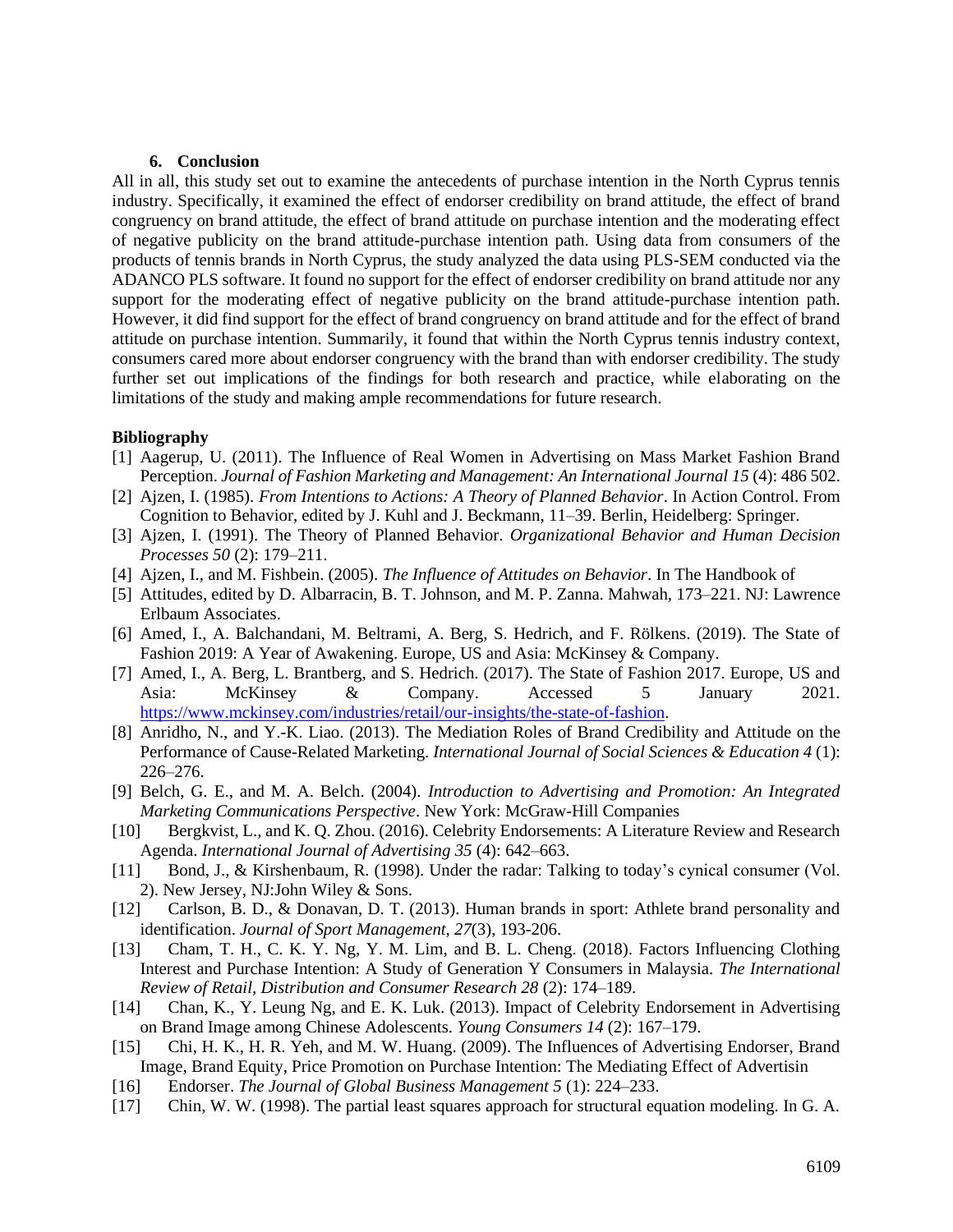Marcoulides (Ed.), Modern methods for business research (pp. 295-236). London: Lawrence Erlbaum Associates.

- [18] Cho, Y. Y. (2005). The effect of negative publicity on consumers' brand evaluation: The moderating role of corporate advertising (Unpublished master's thesis). Columbia, US: University of Missouri.
- [19] Claeys, A.-S., & Cauberghe, V. (2014). What makes crisis response strategies work? The impact of crisis involvement and message framing. *Journal of Business Research, 67*(2), 182-189.
- [20] Cleeren, K., Van Heerde, H. J., & Dekimpe, M. G. (2013). Rising from the ashes: How brands and categories can overcome product-harm crises. *Journal of Marketing, 77*(2), 58–77
- [21] Cooke, R., M. Dahdah, P. Norman, and D. P. French. (2016). How Well Does the Theory of Planned Behaviour Predict Alcohol Consumption? A Systematic Review and Meta-Analysis. *Health Psychology Review 10* (2): 148–167.
- [22] Crinis, V. (2017). Global Commodity Chains in Crisis: The Garment Industry in Malaysia. *Institutions and Economies 4*(3): 61–82.
- [23] Dahlen, M., & Lange, F. (2006). A disaster is contagious: How a brand in crisis affects other brands. *Journal of Advertising Research, 46*(4), 388–397
- [24] Doss, S. (2011). The Transference of Brand Attitude: The Effect on the Celebrity Endorser. *Journal of Management and Marketing Research 7*: 1–11.
- [25] Elberse, A., & Verleun, J. (2012). The economic value of celebrity endorsements. *Journal of Advertising Research, 52*(2), 149–165.
- [26] Erdem, T., and J. Swait. (2004). Brand Credibility, Brand Consideration, and Choice. *Journal of Consumer Research 31* (1)
- [27] Erdogan, B. Z., Baker, M. J., & Tagg, S. (2001). Selecting celebrity endorsers: The practitioner's perspective. *Journal of Advertising Research, 41*(3), 39–48.
- [28] Erdogan, B. Z. (1999). Celebrity Endorsement: A Literature Review. *Journal of Marketing Management 15* (4): 291–314.
- [29] Fairhurst, A. E., L. K. Good, and J. W. Gentry. (1989). Fashion Involvement: An Instrument Validation Procedure. *Clothing and Textiles Research Journal 7* (3): 10–14.
- [30] Fernandez, C. (2019, January). American vogue apologizes for misidentifying Muslim American journalist. Retrieved fro[m https://bit.ly/2lzPc01](https://bit.ly/2lzPc01)
- [31] Fishbein, M., and I. Ajzen. (1975). Belief, Attitude, Intention and Behavior: An Introduction to Theory and Research. USA: Wesley Publishing Company.
- [32] Fornell, C., & Larcker, D. F. (1981). Evaluating structural equation models with unobservable variables and measurement error. *Journal of Marketing Research*, *18*(1), 39-50.
- [33] Friedman, H. H., and L. Friedman. (1979). Endorser Effectiveness by Product Type. *Journal of Advertising Research 19* (5): 63–71.
- [34] Friedman, H. H., S. Termini, and R. Washington. (1976). The Effectiveness of Advertisements Utilizing Four Types of Endorsers. *Journal of Advertising 5* (3): 22–24.
- [35] Goldsmith, R. E., B. A. Lafferty, and S. J. Newell. (2000). The Impact of Corporate Credibility and Celebrity Credibility on Consumer Reaction to Advertisements and Brands. *Journal of Advertising 29*  (3): 43–54
- [36] Hair, J. F., C. M. Ringle, and M. Sarstedt. (2011). PLS-SEM: Indeed, a Silver Bullet. *Journal of Marketing Theory and Practice 19* (2): 139–152.
- [37] Hair, J. F., C. M. Ringle, and M. Sarstedt. (2013). Partial Least Squares Structural Equation Modeling: Rigorous Applications, Better Results and Higher Acceptance. *Long Range Planning 46* (1– 2): 1–12.
- [38] Hair, J. F., M. Sarstedt, C. M. Ringle, and J. A. Mena. (2012). An Assessment of the Use of Partial Least Squares Structural Equation Modeling in Marketing Research. *Journal of the Academy of Marketing Science 40* (3)
- [39] Hair Jr, J. F., Hult, G. T. M., Ringle, C., & Sarstedt, M. (2016). *A Primer on Partial Least Squares Structural Equation Modeling (PLS-SEM)*. Sage publications.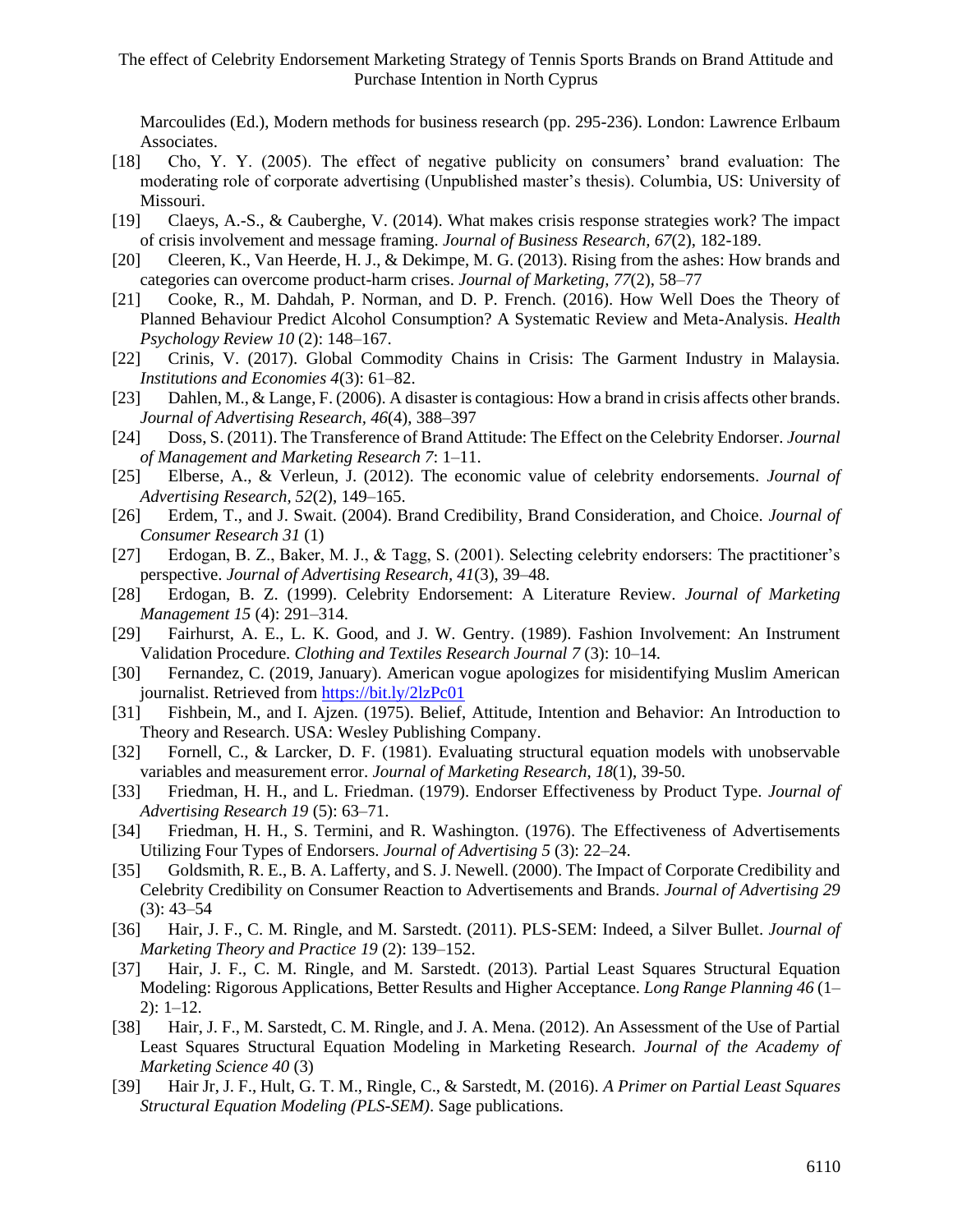- [40] Hobday, L. (2017). Local Retailers Feel Fashion Pain as Global Brands Expand. ABC News. Australia, February 24.
- [41] Hovland, C. I., I. L. Janis, and H. H. Kelley. (1953)*. Communication and Persuasion; Psychological Studies of Opinion Change*. New Haven, CT, US: Yale University Press
- [42] Henseler, J., Ringle, C. M., & Sinkovics, R. R. (2009). The use of partial least squares path modeling in international marketing. In *New challenges to international marketing*. Emerald Group Publishing Limited.
- [43] Henseler, J., Ringle, C. M., and Sarstedt, M. (2015). A New Criterion for Assessing Discriminant Validity in Variance-based Structural Equation Modeling. *Journal of the Academy of Marketing Science, 43*(1), 115-135
- [44] Hung, K.P.; Huiling Chen, A.; Peng, N.; Hackley, C.; Tiwsakul, R.A.; Chou, C.L. (2011) Antecedents of luxury brand purchase intention*. Journal of Product and Brand Management* 20, 457– 467.
- [45] Isa, S. M., C. K. Lim, and P. N. Chin. (2017). Green Purchase Intention of Laundry Detergent Powder in Presence of Eco-Friendly Brand. *Global Business & Management Research 9* (4): 128–143.
- [46] Jeng, S.-P. (2016). The Influences of Airline Brand Credibility on Consumer Purchase Intentions. *Journal of Air Transport Management 55* (8): 1–8.
- [47] Katz, D. (1960). The Functional Approach to the Study of Attitudes. *Public Opinion Quarterly 24* (2) Kautonen, T., M. Gelderen, and M. Fink. (2015). Robustness of the Theory of Planned Behavior in Predicting Entrepreneurial Intentions and Actions. *Entrepreneurship Theory and Practice 39* (3):655– 674.
- [48] Keller, C., K.-H. Magnus, S. Hedrich, P. Nava, and T. Tochtermann. (2014) Succeeding in Tomorrow's Global Fashion Market. Europe, US and Asia: McKinsey & Company. Accessed 5 January 2021. [https://www.mckinsey.com/business-functions/marketing-and-sales/our-insights/succeeding](https://www.mckinsey.com/business-functions/marketing-and-sales/our-insights/succeeding-intomorrows-global-fashion-market)[intomorrows-global-fashion-market.](https://www.mckinsey.com/business-functions/marketing-and-sales/our-insights/succeeding-intomorrows-global-fashion-market)
- [49] Keller, K. L. (2003). Brand Synthesis: The Multidimensionality of Brand Knowledge. *Journal of*

*Consumer Research 29* (4): 595–600.

- [50] Knoll, J., & Matthes, J. (2016). The effectiveness of celebrity endorsements: A meta-analysis. *Journal of the Academy of Marketing Science, 45*(1), 55–75.
- [51] Kumar, A., H.-J. Lee, and Y.-K. Kim. (2009). Indian Consumers' Purchase Intention toward a United States versus Local Brand. *Journal of Business Research 62* (5): 521–527.
- [52] Lafferty, B. A., and R. E. Goldsmith. (1999). Corporate Credibility's Role in Consumers' Attitudes and Purchase Intentions When a High versus a Low Credibility Endorser Is Used in the Ad. *Journal of Business Research 44* (2): 109–116.
- [53] Li, Y. M., Lee, Y. L., & Lien, N. J. (2012). Online social advertising via influential endorsers. *International Journal of Electronic Commerce, 16*(3), 119–154.
- [54] Low, S.-F., and S.-W. Lim. (2012). Impacts of Celebrity Endorser on Malaysian Young Consumers: An Empirical Study in the Sports Industry. *SEGi Review 5* (1): 95–114.
- [55] Malodia, S., P. Singh, V. Goyal, and A. Sengupta. (2017). Measuring the Impact of Brand-Celebrity Personality Congruence on Purchase Intention. *Journal of Marketing Communications 23* (5): 493– 512.
- [56] Martín-Consuegra, D., M. Faraoni, E. Díaz, and S. Ranfagni. (2018). Exploring Relationships among Brand Credibility, Purchase Intention and Social Media for Fashion Brands: A Conditional Mediation Model. *Journal of Global Fashion Marketing 9 (*3): 237–251.
- [57] McColl, J., and C. Moore. (2011). An Exploration of Fashion Retailer Own Brand Strategies. *Journal of Fashion Marketing and Management: an International Journal 15* (1): 91–107.
- [58] McCracken, G. (1989). Who is the celebrity endorser? Cultural foundation of the endorsement process. *Journal of Consumer Research, 16*, 310–321.
- [59] McGuire, W. J. (1985). *Attitudes and Attitude Change*. In The Handbook of Social Psychology, edited by G. Lindzey and E.-L. Aronson, 233–346. New York: Random House.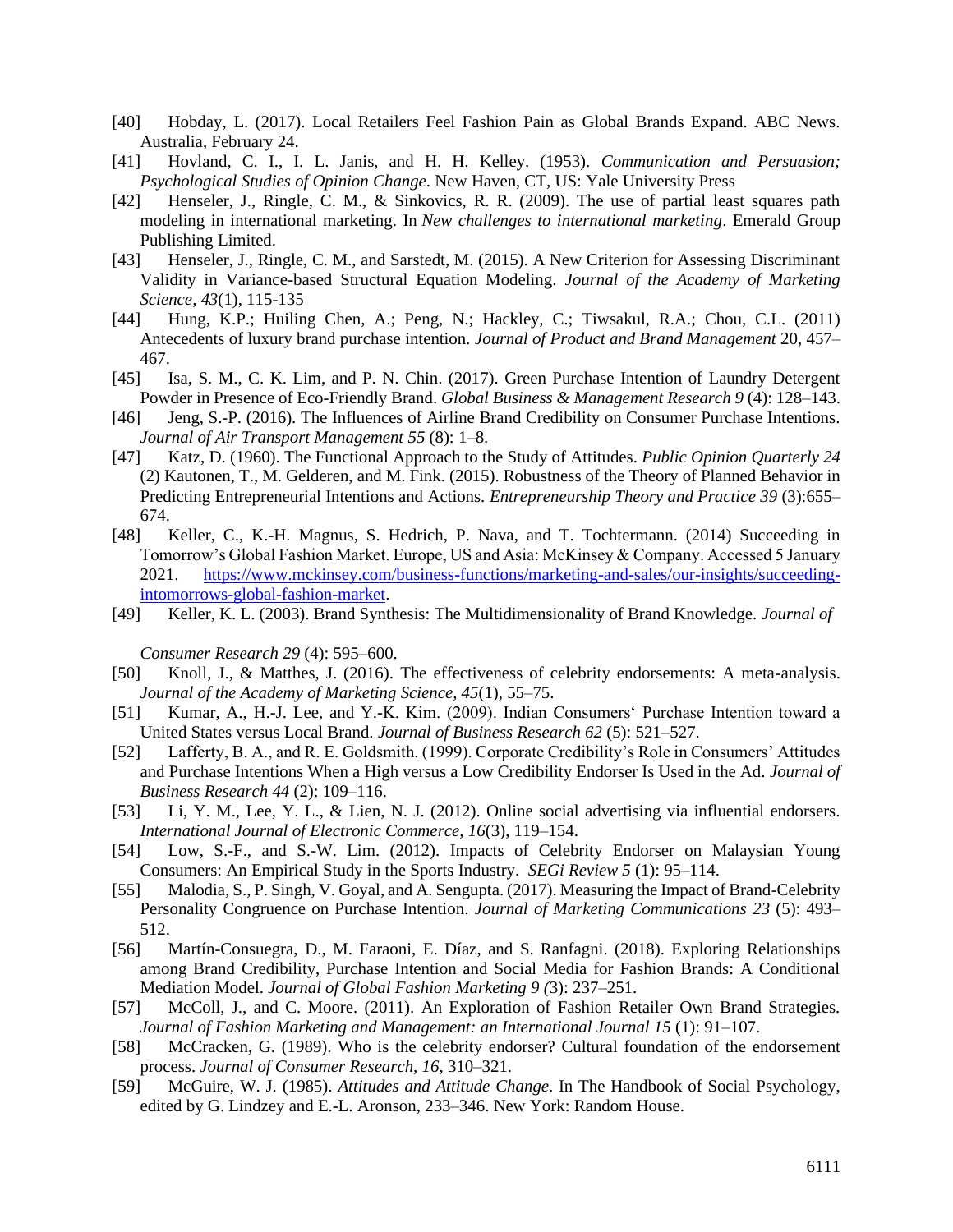- [60] Muda, M., R. Musa, R. N. Mohamed, and H. Borhan. (2014). Celebrity Entrepreneur Endorsement and Advertising Effectiveness. *Procedia-Social and Behavioral Sciences 130* (5): 11–20.
- [61] Mukherjee, D. (2009). *Impact of Celebrity Endorsements on Brand Image*. Available at SSRN: https:// ssrn.com/abstract=1444814
- [62] Noor, N., A. Mohd, S.-F. Yap, K.-H. Liew, and E. Rajah. (2014). Consumer Attitudes toward Dietary Supplements Consumption: Implications for Pharmaceutical Marketing. *International Journal of Pharmaceutical and Healthcare Marketing 8* (1): 6–26.
- [63] O'Cass, A. (2004). Fashion Clothing Consumption: Antecedents and Consequences of Fashion Clothing Involvement. *European Journal of Marketing 38* (7): 869–882.
- [64] Ohanian, R. (1990). Construction and Validation of a Scale to Measure Celebrity Endorsers' Perceived Expertise, Trustworthiness, and Attractiveness. *Journal of Advertising 19* (3): 39–52.
- [65] Ong, Z. Q., and D. L. T. Ong. (2015). The Impact of Celebrity Credibility on Consumer's Purchase Intention toward the Footwear Industry in Malaysia: The Mediating Effect of Attitude toward Advertisement. *Information Management and Business Review 7* (4): 55–63.
- [66] Podsakoff, P. M.; MacKenzie, Scott, B.; Lee, Jeong-Yeon & Podsakoff, Nathan, P.(2003). Common method biases in behavioral research: a critical review of the literature and recommended remedies. *Journal of Applied Psychology*, *88*(5), 879-903
- [67] Podsakoff, P. M., MacKenzie, S. B., & Podsakoff, N. P. (2012). Sources of method bias in social science research and recommendations on how to control it. *Annual Review of Psychology*, *63*, 539- 569
- [68] Ramly, S. M., & Omar, N. A. (2016). The relative contribution of loyalty programs and store attributes to store engagement and equity. *Journal of Administrative and Business Studies, 1*(1), 42-52.
- [69] Ratten, V. (2015). Athletes as entrepreneurs: the role of social capital and leadership ability. *International Journal of Entrepreneurship and Small Business, 25*(4), 442-455.
- [70] Rodgers, S., & Thorson, E. (2000). The interactive advertising model: How users perceive and process online ads. *Journal of Interactive Advertising, 1*(1), 41–60.
- [71] Roy, S. (2016). Meaning transfer in celebrity endorsements: An explanation using metaphors. Journal of Marketing Communications, 24(8), 1–20.
- [72] Sarstedt, M., Ringle, C. M., & Hair, J. F. (2017). Partial least squares structural equation modeling. Handbook of market research, 26, 1-40.
- [73] Sherrell, D., Reidenbach, R. E., Moore, E., Wagle, J., & Spratlin, T. (1985). Exploring consumer response to negative publicity. *Public Relations Review, 11*(1), 13-28.
- [74] Spears N. Ph.D. and Singh S.N. Ph.D. (2004) Measuring Attitude toward the Brand and Purchase Intentions*, Journal of Current Issues & Research in Advertising*, 26(2), 53-66
- [75] Spry A., Pappu R., Cornwell T.B. (2011). Celebrity endorsement, brand credibility and brand equity. *European Journal of Marketing* 45(6): 882-909
- [76] Yoon D. and Kim Y. K (2015): Effects of Self-Congruity and Source Credibility on Consumer Responses to Coffeehouse Advertising, *Journal of Hospitality Marketing & Management* 25(2), 167- 196
- [77] Zhou, L., & Whitla, P. (2013). How negative celebrity publicity influences consumer attitudes: The mediating role of moral reputation. *Journal of Business Research*, 66(8), 1013–1020.

#### **APPENDIX 1 : Table 2 : Factor Loadings and T-Values**

#### SECTION 2 – ENDORSER CREDIBILITY

| <i>Trustworthiness</i>                         | Loadings (t-<br>values) |
|------------------------------------------------|-------------------------|
| ECT1 I find the celebrity endorser dependable. | 0.8640(16.1354)         |
| ECT2 I find the celebrity endorser honest.     | 0.9396(54.9466)         |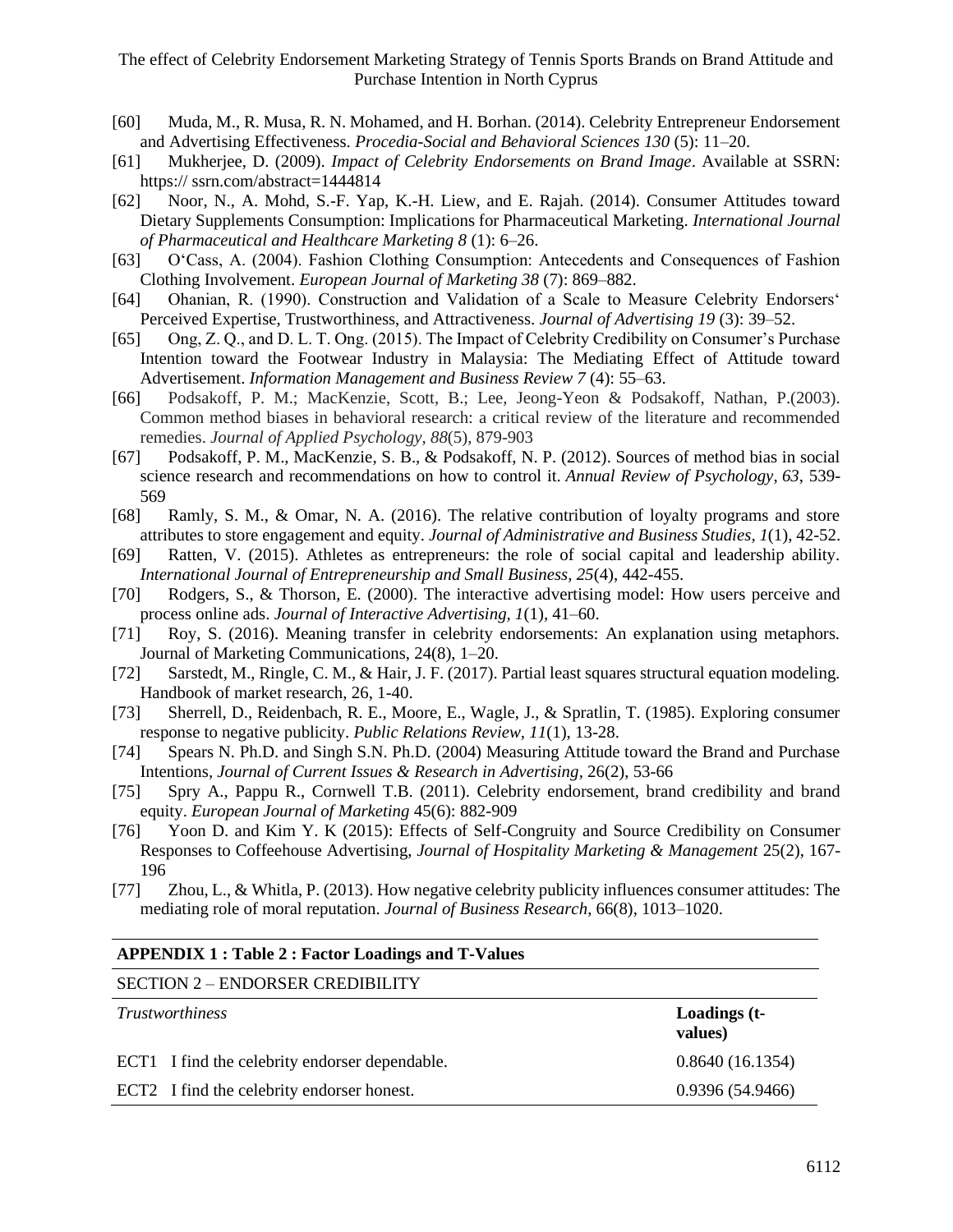|                  | ECT3 I find the celebrity endorser reliable.                   | 0.8934(36.5479)  |
|------------------|----------------------------------------------------------------|------------------|
|                  | ECT4 I find the celebrity endorser sincere.                    | 0.8920(22.2689)  |
|                  | ECT5 I find the celebrity endorser trustworthy.                | 0.9180 (28.8468) |
|                  | <b>Attractiveness</b>                                          |                  |
|                  | ECA1 I find the celebrity endorser attractive.                 | 0.8500(12.0378)  |
|                  | ECA2 I find the celebrity endorser classy.                     | 0.8380(15.1993)  |
|                  | ECA3 I find the celebrity endorser sexy.                       | 0.7723(8.9773)   |
|                  | ECA4 I find the celebrity endorser handsome.                   | 0.8336(12.5639)  |
|                  | ECA5 I find the celebrity endorser elegant.                    | 0.7757(16.8771)  |
| Expertise        |                                                                |                  |
|                  | ECE1 I find the celebrity endorser an expert.                  | 0.9126 (24.4398) |
|                  | ECE2 I find the celebrity endorser experienced.                | 0.9174 (21.3476) |
|                  | ECE3 I find the celebrity endorser knowledgeable.              | 0.9404 (37.9567) |
|                  | ECE4 I find the celebrity endorser qualified.                  | 0.9500(42.4537)  |
|                  | ECE5 I find the celebrity endorser skilled.                    | 0.9401 (36.1986) |
| Similarity       |                                                                |                  |
|                  | ECS1 The celebrity endorser thinks like me.                    | 0.9070(19.1988)  |
| ECS <sub>2</sub> | The celebrity endorser behaves like me.                        | 0.9508(19.8935)  |
| ECS3             | The celebrity endorser is like me.                             | 0.9020 (13.8488) |
| ECS4             | The celebrity endorser is similar to me.                       | 0.9430 (17.9334) |
| Familiarity      |                                                                |                  |
|                  | ECF1 I find the celebrity endorser familiar.                   | 0.6701(10.4560)  |
| ECF <sub>2</sub> | I can easily recognise the celebrity endorser.                 | 0.8573(14.3344)  |
| ECF3             | I have heard of the celebrity endorser before.                 | 0.8538(16.7974)  |
| Likeability      |                                                                |                  |
| ECL <sub>1</sub> | I find the celebrity endorser warm.                            | 0.9208 (33.0564) |
| ECL <sub>2</sub> | I find the celebrity endorser likeable.                        | 0.9140 (24.7235) |
| ECL <sub>3</sub> | I find the celebrity endorser friendly.                        | 0.9263(39.1256)  |
|                  |                                                                |                  |
|                  | <b>SECTION 3 - CONGRUENCY WITH BRAND</b>                       |                  |
| CB1              | It is very logical for the celebrity to endorse the brand.     | 0.8850(28.8125)  |
| CB2              | It is very appropriate for the celebrity to endorse the brand. | 0.9014(37.0206)  |

| C <sub>B</sub> 3 | The brand matched with the celebrity's personality.    | 0.8461(22.3207) |
|------------------|--------------------------------------------------------|-----------------|
| CB4              | The celebrity and the brand represent each other well. | 0.9118(28.0085) |